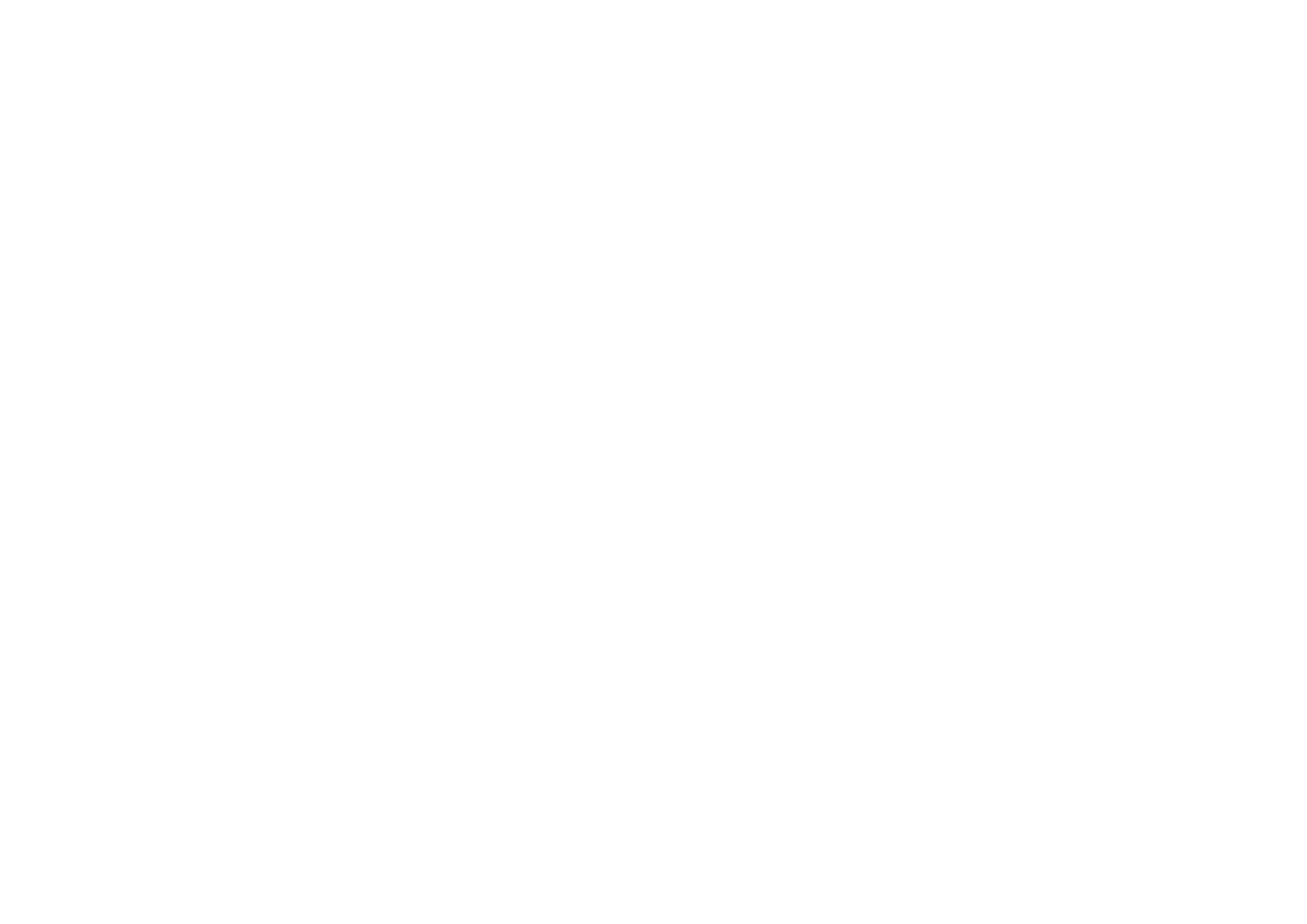# **SCCR/24/3(Japan) SCCR/24/5(South Africa and Mexico) and comments on SCCR/23/6 Comparative Table**

|                                                                                                                                                                                                                                                                              | Preamble                                                                                                                                                                                                                                                                                                      |                                                                                                                                                                                                                                                                               |                                                                                                                                                                                                                                                                     |                                                   |                                                                                                                                                                                                                                                                                                                                                               |  |  |
|------------------------------------------------------------------------------------------------------------------------------------------------------------------------------------------------------------------------------------------------------------------------------|---------------------------------------------------------------------------------------------------------------------------------------------------------------------------------------------------------------------------------------------------------------------------------------------------------------|-------------------------------------------------------------------------------------------------------------------------------------------------------------------------------------------------------------------------------------------------------------------------------|---------------------------------------------------------------------------------------------------------------------------------------------------------------------------------------------------------------------------------------------------------------------|---------------------------------------------------|---------------------------------------------------------------------------------------------------------------------------------------------------------------------------------------------------------------------------------------------------------------------------------------------------------------------------------------------------------------|--|--|
| <b>SCCR/24/3</b>                                                                                                                                                                                                                                                             | SCCR/24/5 (SCCR/23/6 rev.)                                                                                                                                                                                                                                                                                    | <b>SCCR/23/6</b>                                                                                                                                                                                                                                                              |                                                                                                                                                                                                                                                                     | <b>Comments on SCCR/23/6</b>                      |                                                                                                                                                                                                                                                                                                                                                               |  |  |
| (Japan)                                                                                                                                                                                                                                                                      | (South Africa and Mexico)                                                                                                                                                                                                                                                                                     | (South Africa and Mexico)                                                                                                                                                                                                                                                     | <b>Comments by India</b>                                                                                                                                                                                                                                            | <b>Comments by Brazil,</b><br>Monaco, Switzerland | <b>Comments by Senegal</b>                                                                                                                                                                                                                                                                                                                                    |  |  |
| <b>The Contracting Parties,</b>                                                                                                                                                                                                                                              | The Contracting Parties,                                                                                                                                                                                                                                                                                      | The Contracting Parties,                                                                                                                                                                                                                                                      |                                                                                                                                                                                                                                                                     |                                                   | The Contracting Parties,                                                                                                                                                                                                                                                                                                                                      |  |  |
| Desiring to develop and maintain the<br>protection of the rights of<br>broadcasting organizations in a<br>manner as effective and uniform as<br>possible,                                                                                                                    | Desiring to develop and maintain the<br>protection of the rights of<br>broadcasting organizations in a<br>manner as effective and uniform as<br>possible,                                                                                                                                                     | Desiring to develop and maintain<br>the protection of the rights of<br>broadcasting organizations in a<br>manner as effective and uniform as<br>possible,                                                                                                                     | This is to clarify that this<br>Treaty is for the "protection"<br>of rights of broadcasting<br>organizations is signal based<br>and in the traditional sense<br>add after "broadcasting<br>organization" "in the<br>traditional sense in their<br>broadcast signal" |                                                   | Desiring to maintain and<br>develop the protection of the<br>rights of broadcasting<br>organizations in a manner as<br>effective and uniform as<br>possible,                                                                                                                                                                                                  |  |  |
| Recognizing the need to introduce<br>new international rules in order to<br>provide adequate solutions to the<br>questions raised by economic, social,<br>cultural and technological<br>developments,                                                                        | Recognizing the need to introduce<br>new international rules using a signal-<br>based approach in order to provide<br>adequate solutions to the questions<br>raised by economic, social, cultural<br>and technological developments,                                                                          | Recognizing the need to introduce<br>new international rules using a<br>signal-based approach in order to<br>provide adequate solutions to the<br>questions raised by economic,<br>social, cultural and technological<br>developments,                                        |                                                                                                                                                                                                                                                                     |                                                   | Recognizing the need to<br>introduce new international<br>standards in order to provide<br>adequate solutions to the<br>questions raised by the impact<br>of technology on the<br>broadcasting of content<br>protected by copyright and<br>related rights,                                                                                                    |  |  |
| Recognizing the profound impact of<br>the development and convergence of<br>information and communication<br>technologies which have given rise to<br>increasing possibilities and<br>opportunities for unauthorized use of<br>broadcasts both within and across<br>borders. | Recognizing the impact of the<br>development and convergence of<br>information and communication<br>technologies, including in the digital<br>realm which have given rise to<br>increasing possibilities and<br>opportunities for unauthorized use of<br>broadcast signals both within and<br>across borders, | Recognizing the impact of the<br>development and convergence of<br>information and communication<br>technologies which have given rise<br>to increasing possibilities and<br>opportunities for unauthorized use<br>of broadcasts signals, both, within<br>and across borders, |                                                                                                                                                                                                                                                                     |                                                   | Taking into account the<br>developments noted in the<br>economic, social, cultural and<br>technological fields and the<br>convergence of information and<br>communication technologies<br>and their consequences in terms<br>of increased possibilities and<br>opportunities concerning<br>unauthorized use of broadcasts.<br>both within and across borders, |  |  |
| Recognizing the need to maintain a<br>balance between the rights of<br>broadcasting organizations and the<br>larger public interest, particularly<br>education, research and access to<br>information, and the importance of<br>cultural diversity,                          | Recognizing the need to maintain a<br>balance between the rights of<br>broadcasting organizations and the<br>larger public interest, [as being served<br>also by broadcasting organizations,<br>particularly in relation to education,<br>research and access to information,                                 | Recognizing the need to maintain a<br>balance between the rights of<br>broadcasting organizations and the<br>larger public interest, particularly in<br>relation to education, research and<br>access to information,                                                         |                                                                                                                                                                                                                                                                     |                                                   | Wishing to maintain a fair<br>balance between the rights of<br>broadcasting organizations and<br>the preservation of the larger<br>public interest, particularly in<br>relation to the fields of<br>education, research and access<br>to information.                                                                                                         |  |  |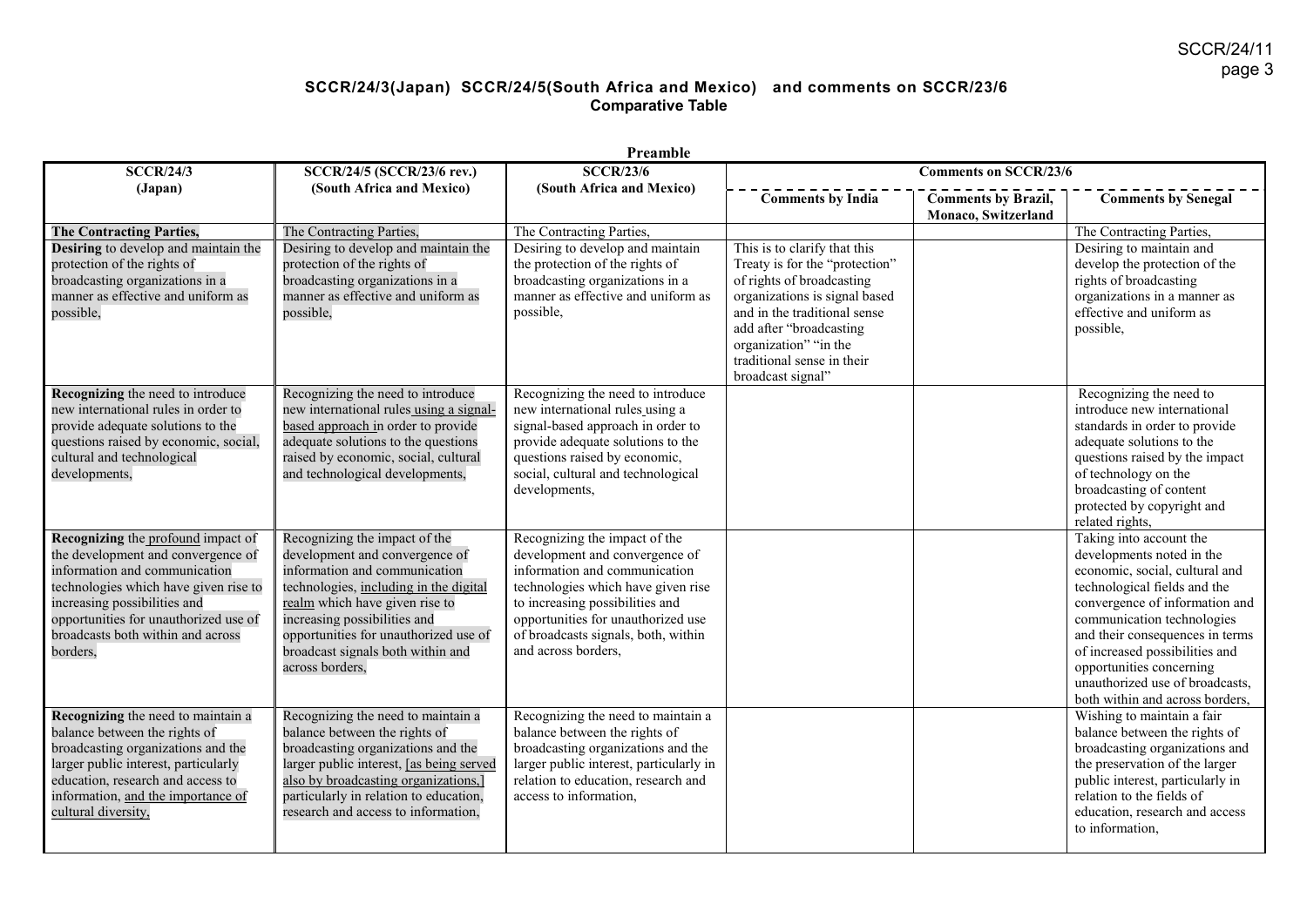## SCCR/24/11

|                                                                                                                                                                                                                                                                                                                                                                         |                                                                                                                                                                                                                                                                                                                                                                             |                                                                                                                                                                                                                                                                                                                                                                                | page 4                                                                                                                                                                                                                                 |
|-------------------------------------------------------------------------------------------------------------------------------------------------------------------------------------------------------------------------------------------------------------------------------------------------------------------------------------------------------------------------|-----------------------------------------------------------------------------------------------------------------------------------------------------------------------------------------------------------------------------------------------------------------------------------------------------------------------------------------------------------------------------|--------------------------------------------------------------------------------------------------------------------------------------------------------------------------------------------------------------------------------------------------------------------------------------------------------------------------------------------------------------------------------|----------------------------------------------------------------------------------------------------------------------------------------------------------------------------------------------------------------------------------------|
| <b>Recognizing</b> the objective to establish<br>an international system of protection<br>of broadcasting organizations without<br>compromising the rights of holders of<br>copyright and related rights in works<br>and other protected subject matter<br>carried by broadcasts, as well as the<br>need for broadcasting organizations to<br>acknowledge these rights, | Recognizing the objective to establish<br>an international system of protection<br>of broadcasting organizations without<br>compromising the rights of holders of<br>copyright and related rights in works<br>and other protected subject matter<br>carried by broadcasts signals, as well<br>as the need for broadcasting<br>organizations to acknowledge these<br>rights, | Recognizing the objective to<br>establish an international system of<br>protection of broadcasting<br>organizations without<br>compromising the rights of holders<br>of copyright and related rights in<br>works and other protected subject<br>matter carried by broadcasts signals.<br>as well as the need for broadcasting<br>organizations to acknowledge these<br>rights, | Convinced, moreover, of the<br>legitimacy of the call by<br>authors, performers and<br>producers of phonograms and<br>videograms for effective and<br>uniform protection against<br>unauthorized content use,                          |
|                                                                                                                                                                                                                                                                                                                                                                         | Recalling the importance of the<br>Development Agenda<br>recommendations, adopted in 2007 by<br>the General Assembly of the<br>Convention establishing the World<br><b>Intellectual Property Organization</b><br>(WIPO), which aim to ensure that<br>development considerations form an<br>integral part of the Organization's<br>work.                                     |                                                                                                                                                                                                                                                                                                                                                                                |                                                                                                                                                                                                                                        |
| Stressing the benefits to authors,<br>performers and producers of<br>phonograms of effective and uniform<br>protection against illegal use of<br>broadcasts                                                                                                                                                                                                             | Recognizing the benefits to the<br>owners of copyright and related rights<br>of effective and uniform protection<br>against unauthorized use of their<br>broadcasts,                                                                                                                                                                                                        | Recognizing the benefits to the<br>owners of copyright works and<br>related rights works of effective and<br>uniform protection against illegal<br>use of broadcasts signals,                                                                                                                                                                                                  | Taking into consideration the<br>growing trend for obtaining<br>access to diverse, quality<br>programs through the use of<br>decoding devices and desiring<br>to offer the public the same<br>opportunities,                           |
|                                                                                                                                                                                                                                                                                                                                                                         |                                                                                                                                                                                                                                                                                                                                                                             |                                                                                                                                                                                                                                                                                                                                                                                | Recognizing the role played by<br>broadcasting organizations in<br>the dissemination of<br>information, access to know-<br>how and knowledge and,<br>finally, urging respect for the<br>rights granted to owners of<br>content rights, |
| Have agreed as follows:                                                                                                                                                                                                                                                                                                                                                 | Have agreed as follows:                                                                                                                                                                                                                                                                                                                                                     | Have agreed as follows:                                                                                                                                                                                                                                                                                                                                                        | Have agreed as follows:                                                                                                                                                                                                                |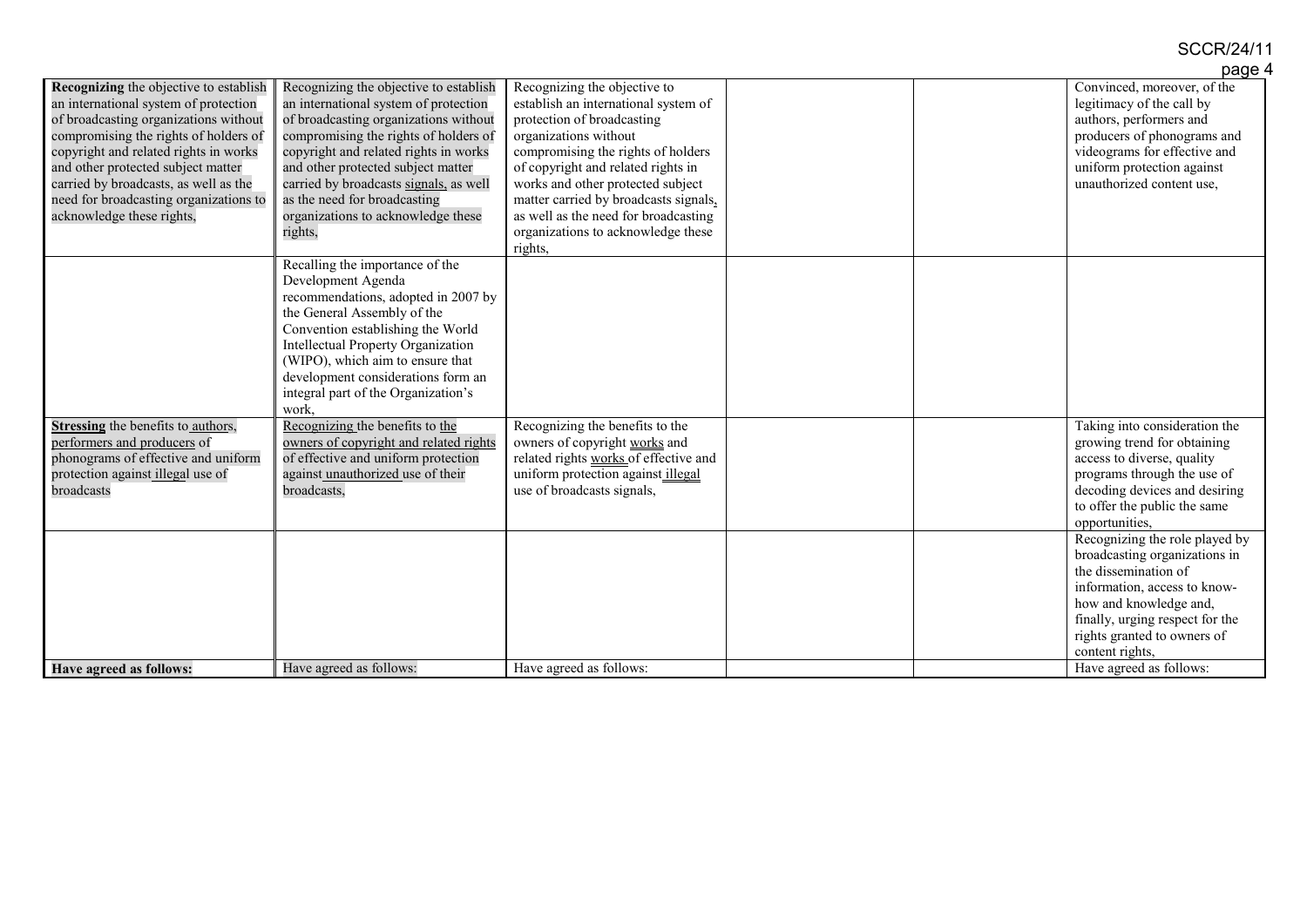#### **Relation to Other Conventions and Treaties**

| SCCR/24/3                               | SCCR/24/5 (SCCR/23/6 rev).              | SCCR/23/6                               |                          | <b>Comments on SCCR/23/6</b>  |                                  |
|-----------------------------------------|-----------------------------------------|-----------------------------------------|--------------------------|-------------------------------|----------------------------------|
| (Japan)                                 | (South Africa and Mexico)               | (South Africa and Mexico)               | <b>Comments by India</b> | <b>Comments by Brazil,</b>    | <b>Comments by Senegal</b>       |
| Article1                                | <b>Article1</b>                         | <b>Article1</b>                         |                          | <b>Monaco, Switzerland</b>    |                                  |
| (1) Nothing in this Treaty shall        | (1) Nothing in this Treaty shall        | Nothing in this Treaty shall            |                          | <b>Comments by Brazil;</b>    | <b>ARTICLE1</b>                  |
| derogate from existing obligations      | derogate from existing rights and       | derogate from existing rights and       |                          | f) What are the safeguards    | Nothing in this Draft Treaty     |
| that Contracting Parties have to each   | obligations that Contracting Parties    | obligations that Contracting Parties    |                          | that can be employed in order | shall derogate from the          |
| other under any other copyright and     | have to each other under any            | have to each other under any            |                          | to prevent the new rights     | obligations that Contracting     |
| related rights treaties.                | international, regional or bilateral    | international, regional or bilateral    |                          | to be granted from negatively | Parties have to each other under |
|                                         | treaties addressing copyright or        | treaties addressing copyright or        |                          | affect the exercise of other  | any other treaties addressing    |
|                                         | related rights.                         | related rights.                         |                          | copyright and related rights? | copyright or related rights.     |
|                                         |                                         |                                         |                          |                               |                                  |
| (2) Protection granted under this       | (2) Protection granted under this       | 2. Protection granted under this        |                          |                               |                                  |
| Treaty shall leave intact and shall in  | Treaty shall leave intact and shall in  | Treaty shall leave intact and shall in  |                          |                               |                                  |
| no way affect the protection of         | no way affect the protection of         | no way affect the protection of         |                          |                               |                                  |
| copyright or related rights in program  | copyright or related rights in subject  | copyright or related rights in subject  |                          |                               |                                  |
| material incorporated in broadcasts.    | matter carried by broadcast signals.    | matter incorporated in broadcasts       |                          |                               |                                  |
| Consequently, no provision of this      | Consequently, no provision of this      | signals. Consequently, no provision     |                          |                               |                                  |
| Treaty may be interpreted as            | Treaty shall be interpreted as          | of this Treaty shall be interpreted as  |                          |                               |                                  |
| prejudicing such protection.            | prejudicing such protection.            | prejudicing such protection.            |                          |                               |                                  |
|                                         |                                         |                                         |                          |                               |                                  |
| (3) This Treaty shall not have any      | (3) This Treaty shall not have any      | 3. This Treaty shall not have any       |                          |                               |                                  |
| connection with, nor shall it prejudice | connection with, nor shall it prejudice | connection with, nor shall it prejudice |                          |                               |                                  |
| any rights and obligations under, any   | any rights and obligations under, any   | any rights and obligations under, any   |                          |                               |                                  |
| other treaties.                         | other treaties.                         | other treaties.                         |                          |                               |                                  |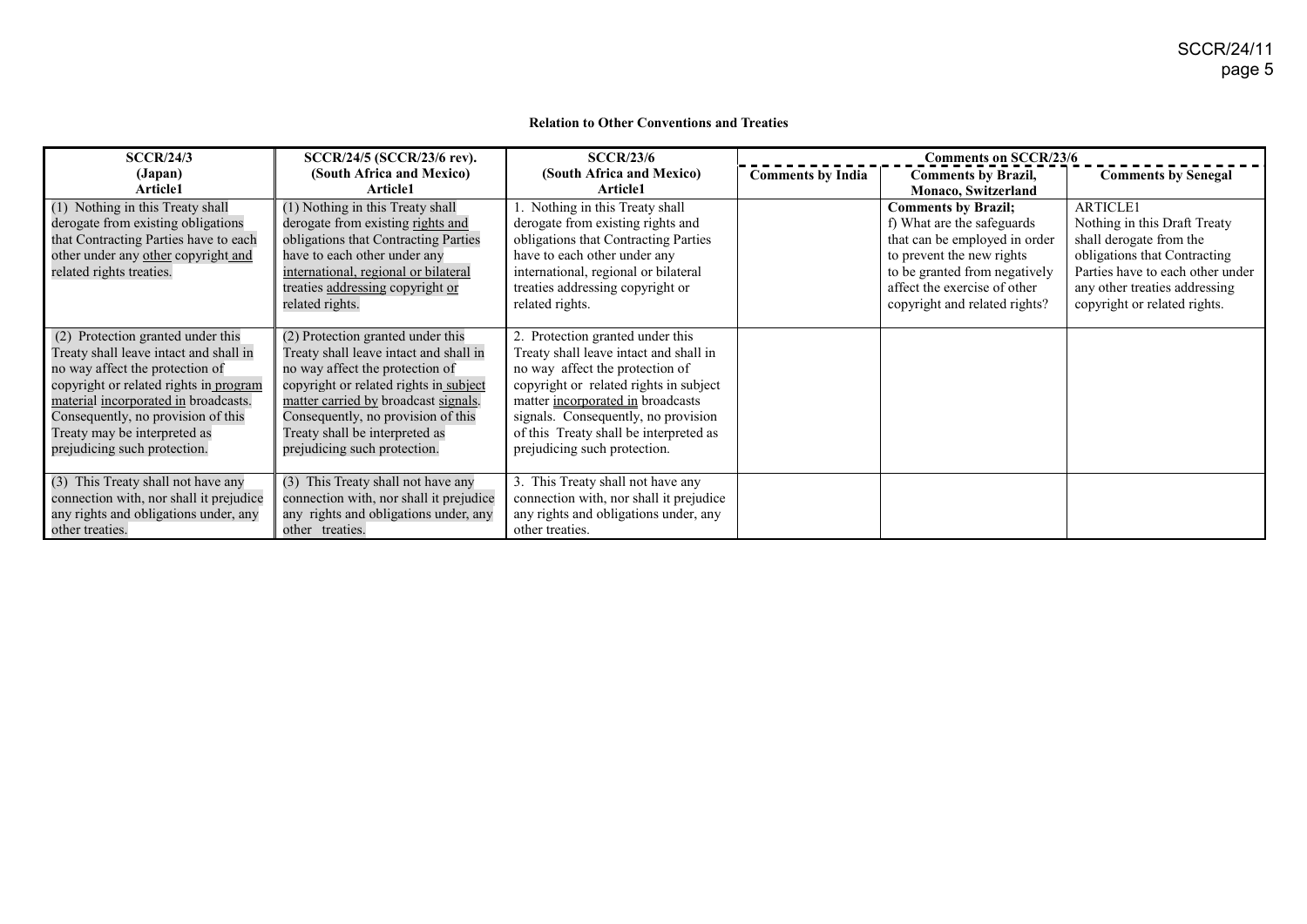| <b>Definitions</b>               |                                                                                                                                                                                                                                       |                                                                                                                                                                                                                                       |                                                                                                                                                                                                                                                                                            |                                                                                                                                                                                                                                                                                                                                                                                                                                                                                                                                                                                                                                                                                                                                                                                                                                                                                                                                                                                                                                                                                                                                                                                                                |                                                                               |  |
|----------------------------------|---------------------------------------------------------------------------------------------------------------------------------------------------------------------------------------------------------------------------------------|---------------------------------------------------------------------------------------------------------------------------------------------------------------------------------------------------------------------------------------|--------------------------------------------------------------------------------------------------------------------------------------------------------------------------------------------------------------------------------------------------------------------------------------------|----------------------------------------------------------------------------------------------------------------------------------------------------------------------------------------------------------------------------------------------------------------------------------------------------------------------------------------------------------------------------------------------------------------------------------------------------------------------------------------------------------------------------------------------------------------------------------------------------------------------------------------------------------------------------------------------------------------------------------------------------------------------------------------------------------------------------------------------------------------------------------------------------------------------------------------------------------------------------------------------------------------------------------------------------------------------------------------------------------------------------------------------------------------------------------------------------------------|-------------------------------------------------------------------------------|--|
| <b>SCCR/24/3</b>                 | SCCR24/5 (SCCR/23/6 rev.)                                                                                                                                                                                                             | <b>SCCR/23/6</b>                                                                                                                                                                                                                      |                                                                                                                                                                                                                                                                                            | <b>Comments on SCCR/23/6</b>                                                                                                                                                                                                                                                                                                                                                                                                                                                                                                                                                                                                                                                                                                                                                                                                                                                                                                                                                                                                                                                                                                                                                                                   |                                                                               |  |
| (Japan)<br>Article2              | (South Africa and Mexico)<br>Article2                                                                                                                                                                                                 | (South Africa and Mexico)<br>Article2                                                                                                                                                                                                 | <b>Comments by India</b>                                                                                                                                                                                                                                                                   | <b>Comments by Brazil, Monaco,</b><br>Switzerland                                                                                                                                                                                                                                                                                                                                                                                                                                                                                                                                                                                                                                                                                                                                                                                                                                                                                                                                                                                                                                                                                                                                                              | <b>Comments by</b><br>Senegal                                                 |  |
| For the purposes of this Treaty, | For the purposes of this Treaty:                                                                                                                                                                                                      | For the purposes of this Treaty:                                                                                                                                                                                                      |                                                                                                                                                                                                                                                                                            | <b>Comments by Brazil;</b><br>a) To what extent are the Definitions<br>and the Scope of Application aligned<br>with the 2007 mandate of the General<br>Assembly? In a preliminary<br>appreciation of the text, in special with<br>regard to the definitions of "broadcast<br>signal" and "broadcasting<br>organizations", the proposed language<br>seems to go further than the limits<br>established by the mandate that guides<br>the ongoing negotiation.<br>b) In which way are the definitions<br>provided in the submission aligned with<br>the concept of "in the traditional sense",<br>as established by the General Assembly<br>mandate of 2007 (Document<br>$WO/GA/34/8$ , paragraph 2.(i))?<br>c) In which way would the new<br>definitions of "signal" and "broadcast<br>signal" relate to the current international<br>regulations on protection of<br>broadcasting organizations, in special<br>the Rome Convention and the TRIPS<br>Agreement?<br>d) What are the reasons why the<br>definition of "broadcasting<br>organizations" differs from those<br>presented in other international<br>instruments currently in force, such as<br>the WIPO Performances and<br>Phonograms Treaty (WPPT)? | <b>ARTICLE2</b>                                                               |  |
|                                  | (a) "signal", means the<br>electronically- generated carrier of<br>information, data and/or<br>audiovisual content, consisting of<br>sounds or images or sounds and<br>images or representations thereof,<br>whether encrypted or not | (a) "signal", means the<br>electronically-generated carrier of<br>information, data and/or<br>audiovisual content, consisting of<br>sounds or images or sounds and<br>images or representations thereof,<br>whether encrypted or not. | 'signal' has to be defined specifically<br>excluding contents but should be linked<br>to the object of protection that is<br>"broadcast/cablecast"<br>Add this new definition<br>"signal" means an electronically-<br>generated carrier capable of transmitting<br>broadcast or cablecast. |                                                                                                                                                                                                                                                                                                                                                                                                                                                                                                                                                                                                                                                                                                                                                                                                                                                                                                                                                                                                                                                                                                                                                                                                                | - Signal:<br>the conveyance of<br>broadcast programs<br>via electronic means. |  |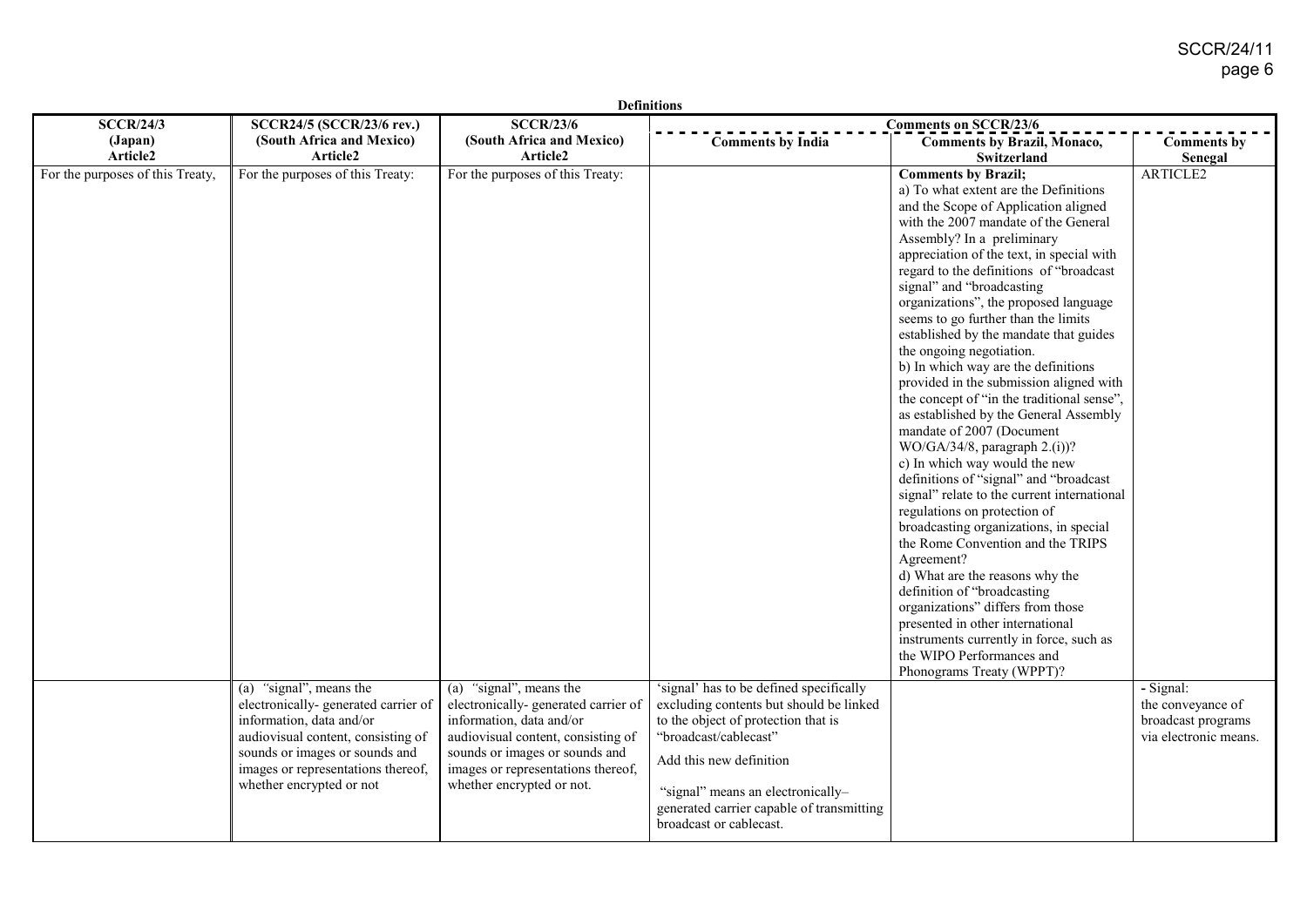## SCCR/24/11

|                                            |                                      |                                     |                                        |                                                   | page 7                                                                               |
|--------------------------------------------|--------------------------------------|-------------------------------------|----------------------------------------|---------------------------------------------------|--------------------------------------------------------------------------------------|
| "broadcasting" means the<br>(a)            | "broadcast", means the<br>(b)        | "broadcast", means the<br>(b)       | Broadcast is the object of             |                                                   | -Broadcasting:                                                                       |
| transmission by wireless means for the     | transmission of a signal by, or      | transmission of the signal by wire  | protection. It is the content carrying |                                                   | Two definitions have been proposed:                                                  |
| reception by the public of sounds or of    | on behalf of, a broadcasting         | or wireless electric means by a     | signal. Hence the definition needs to  |                                                   | the transmission of programs by radio or                                             |
| images or of images and sounds or of the   | organization for reception by        | broadcasting organization for       | be linked to the programme they are    |                                                   | television for reception by the public;                                              |
| representations thereof; such transmission | the public.                          | reception by the public of sounds   | transmitting. Internet transmission    |                                                   | the transmission, via satellite, by wire or                                          |
| by satellite is also "broadcasting".       |                                      | or images or images and sounds,     | needs to be specifically excluded      |                                                   | wireless means, of encrypted or                                                      |
| Wireless transmission of encrypted         |                                      | and broadcasting shall be           | from the scope of "broadcast".         |                                                   | unencrypted, programs when the means                                                 |
| signals is "broadcasting" where the        |                                      | construed accordingly. Such         |                                        |                                                   | for decoding the broadcast are provided<br>by the broadcasting organization, or with |
| means for decrypting are provided to the   |                                      | transmission does not include any   | "Broadcast" means the transmission     |                                                   | its consent.                                                                         |
| public by the broadcasting organization    |                                      | rights with respect to the data     | of a set of electronically generated   |                                                   | - Broadcast:                                                                         |
| or with its consent. "Broadcasting" shall  |                                      | and/or representations thereof.     | signals by wireless and carrying a     |                                                   | the process whereby the output signal of a                                           |
| not be understood as including             |                                      |                                     | specifically program for the           |                                                   | broadcasting organization is taken from                                              |
| transmissions over computer networks;      |                                      |                                     | reception by the general public.       |                                                   | its point of origin, this being the point                                            |
|                                            |                                      |                                     | 'Broadcast' shall not be understood    |                                                   | where such a signal is made available in                                             |
|                                            |                                      |                                     | as including transmission of such a    |                                                   | its content format, and is conveyed to any                                           |
|                                            |                                      |                                     | set of signals over the computer       |                                                   | broadcast target area by means of                                                    |
|                                            |                                      |                                     | networks.                              |                                                   | electronic communications.                                                           |
| (b) "cablecasting" means the               |                                      |                                     | "Cablecast" means the same as          |                                                   |                                                                                      |
| transmission by wire for the reception     |                                      |                                     | "broadcast" when the transmission      |                                                   |                                                                                      |
| by the public of sounds or of images or    |                                      |                                     | is by wire and excluding               |                                                   |                                                                                      |
| of images and sounds or of the             |                                      |                                     | transmission by satellite or over      |                                                   |                                                                                      |
| representations thereof. Transmission      |                                      |                                     | computer networks;                     |                                                   |                                                                                      |
| by wire of encrypted signals is            |                                      |                                     |                                        |                                                   |                                                                                      |
| "cablecasting" where the means for         |                                      |                                     |                                        |                                                   |                                                                                      |
| decrypting are provided to the public by   |                                      |                                     |                                        |                                                   |                                                                                      |
| the cablecasting organization or with its  |                                      |                                     |                                        |                                                   |                                                                                      |
| consent. "Cablecasting" shall not be       |                                      |                                     |                                        |                                                   |                                                                                      |
| understood as including transmissions      |                                      |                                     |                                        |                                                   |                                                                                      |
| over computer networks;                    |                                      |                                     |                                        |                                                   |                                                                                      |
|                                            | (c) "broadcast signal" means a       | (c) "broadcast signal" means the    | There is no need for this definition   |                                                   |                                                                                      |
|                                            | signal that is broadcast by a        | signal that is broadcast by the     | since it is covered in the definition  |                                                   |                                                                                      |
|                                            | broadcasting organization.           | broadcasting organization.          | of signal and broadcast.               |                                                   |                                                                                      |
| (c) "broadcasting organization" and        | (d) "broadcasting                    | (d) "broadcasting organization",    |                                        | <b>Comment by Monaco;</b>                         | - Broadcasting organization:                                                         |
| "cablecasting organization" mean the       | organization", means the legal       | means the legal entity that takes   |                                        | Nowadays laws and                                 | the legal entity that takes on the                                                   |
| legal entity that takes the initiative and | entity that takes the initiative for | the initiative for packaging,       |                                        | regulations are                                   | responsibility and the initiative for                                                |
| has the responsibility for the             | packaging, assembling and            | assembling and scheduling of        |                                        | increasingly embracing<br>the broader concepts of | assembling programs, and arranges the                                                |
| transmission to the public of sounds or    | scheduling of programme              | program content for which it has,   |                                        | "content editors" or                              | transmission of programs (in encrypted                                               |
| of images or of images and sounds or of    | content for which it has, where      | where necessary, been authorized    |                                        | "audiovisual media                                | or unencrypted format) in accordance<br>with a broadcasting schedule, and which      |
| the representations thereof, and the       | necessary, been authorized by        | by rights holders and takes the     |                                        | services". The                                    | takes on editing responsibilities.                                                   |
| assembly and scheduling of the content     | rights holders and takes the         | legal and editorial responsibility  |                                        | Principality of Monaco is                         | All content protection is excluded.                                                  |
| of the transmission;                       | legal and editorial responsibility   | or otherwise has rights of use for  |                                        | of the opinion that it                            |                                                                                      |
|                                            | for the communication to the         | the broadcasting to the public of   |                                        | would be desirable to                             |                                                                                      |
|                                            | public of everything which is        | everything which is included in its |                                        | reflect these<br>developments in the text;        |                                                                                      |
|                                            | included in its broadcast signal.    | broadcast signal                    |                                        |                                                   |                                                                                      |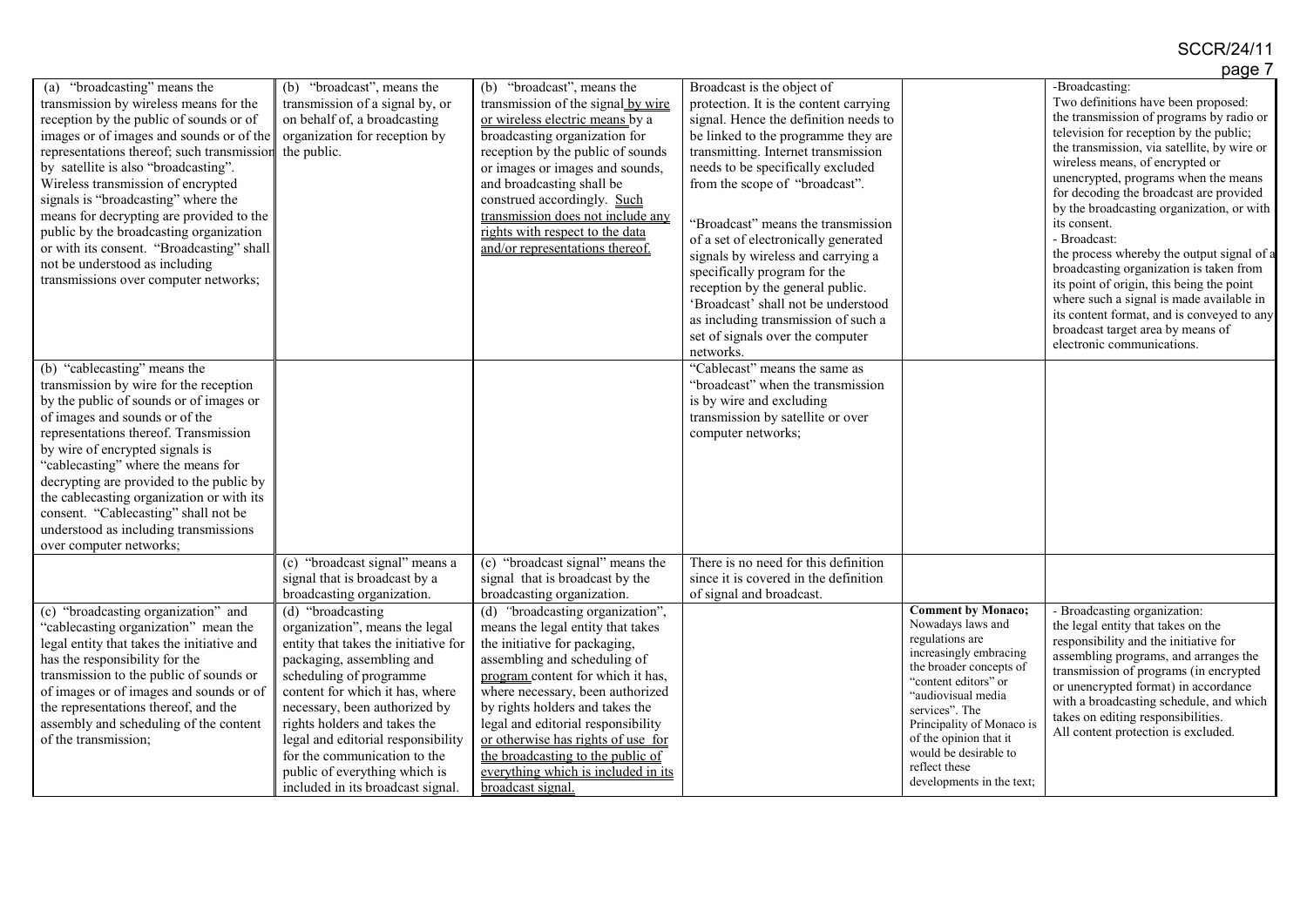|                                                                                                                                                                                                                                                                                                                                                                                               |                                                                                                                                                                                                                   |                                                                                                                                                                                                                                                                                                                                    |                                                                                                                                                                                                                                                                                                                                                                                                                                                                                                 |                                                                                                                                                                                                                                                                                                                                   | paye o                                                                                                                                                                                                                                                                           |
|-----------------------------------------------------------------------------------------------------------------------------------------------------------------------------------------------------------------------------------------------------------------------------------------------------------------------------------------------------------------------------------------------|-------------------------------------------------------------------------------------------------------------------------------------------------------------------------------------------------------------------|------------------------------------------------------------------------------------------------------------------------------------------------------------------------------------------------------------------------------------------------------------------------------------------------------------------------------------|-------------------------------------------------------------------------------------------------------------------------------------------------------------------------------------------------------------------------------------------------------------------------------------------------------------------------------------------------------------------------------------------------------------------------------------------------------------------------------------------------|-----------------------------------------------------------------------------------------------------------------------------------------------------------------------------------------------------------------------------------------------------------------------------------------------------------------------------------|----------------------------------------------------------------------------------------------------------------------------------------------------------------------------------------------------------------------------------------------------------------------------------|
| "retransmission" means the<br>(d)<br>simultaneous transmission for the<br>reception by the public by any means of<br>a transmission referred to in provisions<br>(a) or (b) of this Article by any other<br>person than the original broadcasting or<br>cablecasting organization; simultaneous<br>transmission of a retransmission shall<br>be understood as well to be a<br>retransmission; | (e) "retransmission", means the<br>transmission by any means by any<br>person other than the original<br>broadcasting organization for<br>reception by the public, whether<br>simultaneous or delayed;            | (e) "retransmission", means<br>the simultaneous or delayed<br>transmission for the reception<br>by the public by any means of<br>a broadcast by any other<br>person than the original<br>broadcasting organization;<br>simultaneous transmission of<br>a re-broadcasting shall be<br>understood as well to be a<br>retransmission. | Replace "retransmission" by<br>"rebroadcast" and delete "by any means"<br>since it covers transmission through<br>computer network (webcasting and<br>simulcasting). The modified definition:<br>"Rebroadcast" means the simultaneous<br>transmission for the reception by the<br>public of a broadcast or a cablecast by any<br>other person than the original<br>broadcasting organization; simultaneous<br>transmission of a rebroadcast shall be<br>understood as well to be a rebroadcast; |                                                                                                                                                                                                                                                                                                                                   | - Retransmission:<br>SCCR/23/6 page 3<br>the simultaneous<br>transmission for the<br>reception by the public,<br>via any method, of a<br>wireless transmission of<br>sound or images, or<br>images and sounds, or<br>representations thereof,<br>for reception by the<br>public. |
| (e) "communication to the public"<br>means making the transmissions<br>referred to in provisions (a), (b)or (d) of<br>this Article audible or visible, or audible<br>and visible, in places accessible to the<br>public;                                                                                                                                                                      | (g) "communication to the public",<br>means any transmission or<br>retransmission to the public of a<br>broadcast signal, or a fixation<br>thereof, by any medium or platform.                                    |                                                                                                                                                                                                                                                                                                                                    |                                                                                                                                                                                                                                                                                                                                                                                                                                                                                                 | <b>Comment by Monaco;</b><br>In the interests of consistency,<br>it would be preferable to use<br>the concept of<br>"communication to the<br>public" (as contained in<br>Article $10(1)(ii)$ ) throughout<br>the text, a change that would<br>involve replacing the<br>expression "broadcasting to<br>the public" in Article 2 d) | - Communication to the<br>public making broadcasts<br>audible, visible or audible<br>and visible, in places<br>accessible to the public.                                                                                                                                         |
| (f) "fixation" means the embodiment of<br>sounds or of images or of images and<br>sounds or of the representations thereof,<br>from which they can be perceived,<br>reproduced or communicated through a<br>device.                                                                                                                                                                           | (f) "fixation", means the<br>embodiment of sounds or of images<br>or of images and sounds or the<br>representations thereof, from which<br>they can be perceived, reproduced<br>or communicated through a device. | (f) "fixation", means the<br>embodiment of sounds or of<br>images or of images and<br>sounds or of the<br>representations thereof, from<br>which they can be perceived,<br>reproduced or communicated<br>through a device.                                                                                                         |                                                                                                                                                                                                                                                                                                                                                                                                                                                                                                 |                                                                                                                                                                                                                                                                                                                                   | - Fixation:<br>the embodiment of sounds<br>or of images or of images<br>and sounds or of the<br>representations thereof,<br>from which they can be<br>perceived, reproduced or<br>communicated through a<br>technical device.                                                    |
|                                                                                                                                                                                                                                                                                                                                                                                               | $(g)$ "communication to the public",<br>means any transmission or<br>retransmission to the public of a<br>broadcast signal, or a fixation<br>thereof, by any medium or platform.                                  |                                                                                                                                                                                                                                                                                                                                    |                                                                                                                                                                                                                                                                                                                                                                                                                                                                                                 |                                                                                                                                                                                                                                                                                                                                   |                                                                                                                                                                                                                                                                                  |
|                                                                                                                                                                                                                                                                                                                                                                                               | (h) "pre-broadcast signal", means a<br>private transmission of content to a<br>broadcasting organization which<br>that broadcasting organization<br>intends to include in its programme<br>schedule.              |                                                                                                                                                                                                                                                                                                                                    |                                                                                                                                                                                                                                                                                                                                                                                                                                                                                                 |                                                                                                                                                                                                                                                                                                                                   |                                                                                                                                                                                                                                                                                  |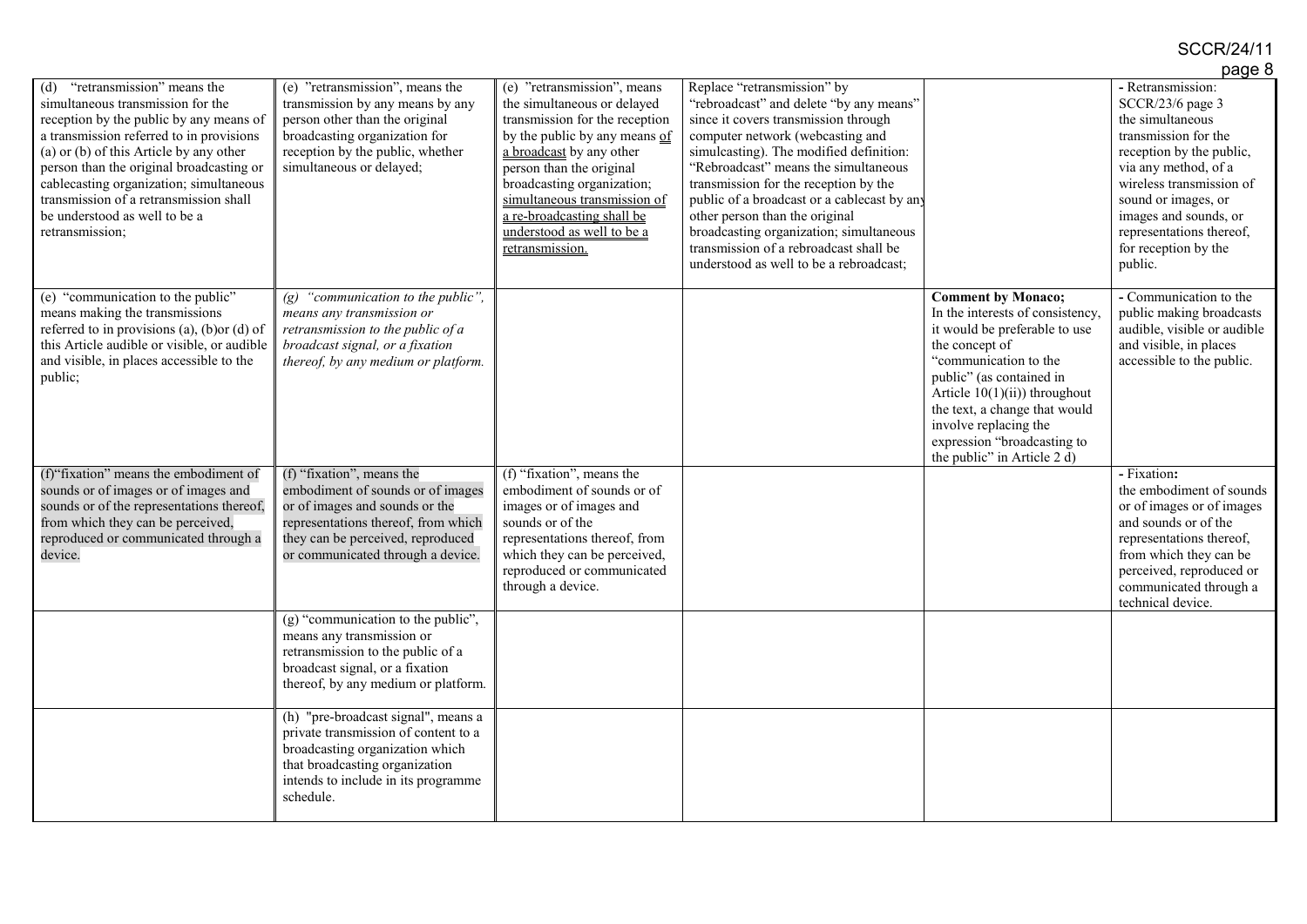|                                                                           |                                      |                                          | hañe a                     |
|---------------------------------------------------------------------------|--------------------------------------|------------------------------------------|----------------------------|
| Article 17 (2) As used in this Article,                                   | (i) "rights management"              |                                          |                            |
| "rights management information" means                                     | information" means information       |                                          |                            |
| information which identifies the                                          | which identifies the broadcasting    |                                          |                            |
| broadcasting organization, the broadcast organization, the broadcast, the |                                      |                                          |                            |
| the owner of any right in the broadcast, $o$                              | owner of any right in the broadcast, |                                          |                            |
| information about the terms and                                           | or information about the terms and   |                                          |                            |
| conditions of use of the broadcast, and                                   | conditions of use of the broadcast,  |                                          |                            |
| any numbers or codes that represent such                                  | and any numbers or codes that        |                                          |                            |
| information, when any of these items of                                   | represent such information, when     |                                          |                            |
| information is attached to or associated                                  | any of these items of information is |                                          |                            |
| with 1) the broadcast or the signal prior                                 | attached to or associated with the   |                                          |                            |
| to broadcast, 2) the retransmission, 3)                                   | broadcast or the pre-broadcast       |                                          |                            |
| transmission following fixation of the                                    | signal or its use in accordance with |                                          |                            |
| broadcast, 4) the making available of a                                   | Article 6.                           |                                          |                            |
| fixed broadcast, or 5) a copy of a fixed                                  |                                      |                                          |                            |
| broadcast.                                                                |                                      |                                          |                            |
|                                                                           |                                      |                                          | - Transmission:            |
|                                                                           |                                      |                                          | the sending, for reception |
|                                                                           |                                      |                                          | by the public, of visual   |
|                                                                           |                                      |                                          | images, sounds or          |
|                                                                           |                                      |                                          | representations thereof by |
|                                                                           |                                      |                                          | way of an electronic       |
|                                                                           |                                      |                                          | carrier.                   |
|                                                                           |                                      | "programme" means a discreet package     |                            |
|                                                                           |                                      | of one or more works protected by        |                            |
|                                                                           |                                      | copyright or related rights, in the form |                            |
|                                                                           |                                      | of live or recorded material consisting  |                            |
|                                                                           |                                      | of images, sounds or both;               |                            |
|                                                                           |                                      |                                          |                            |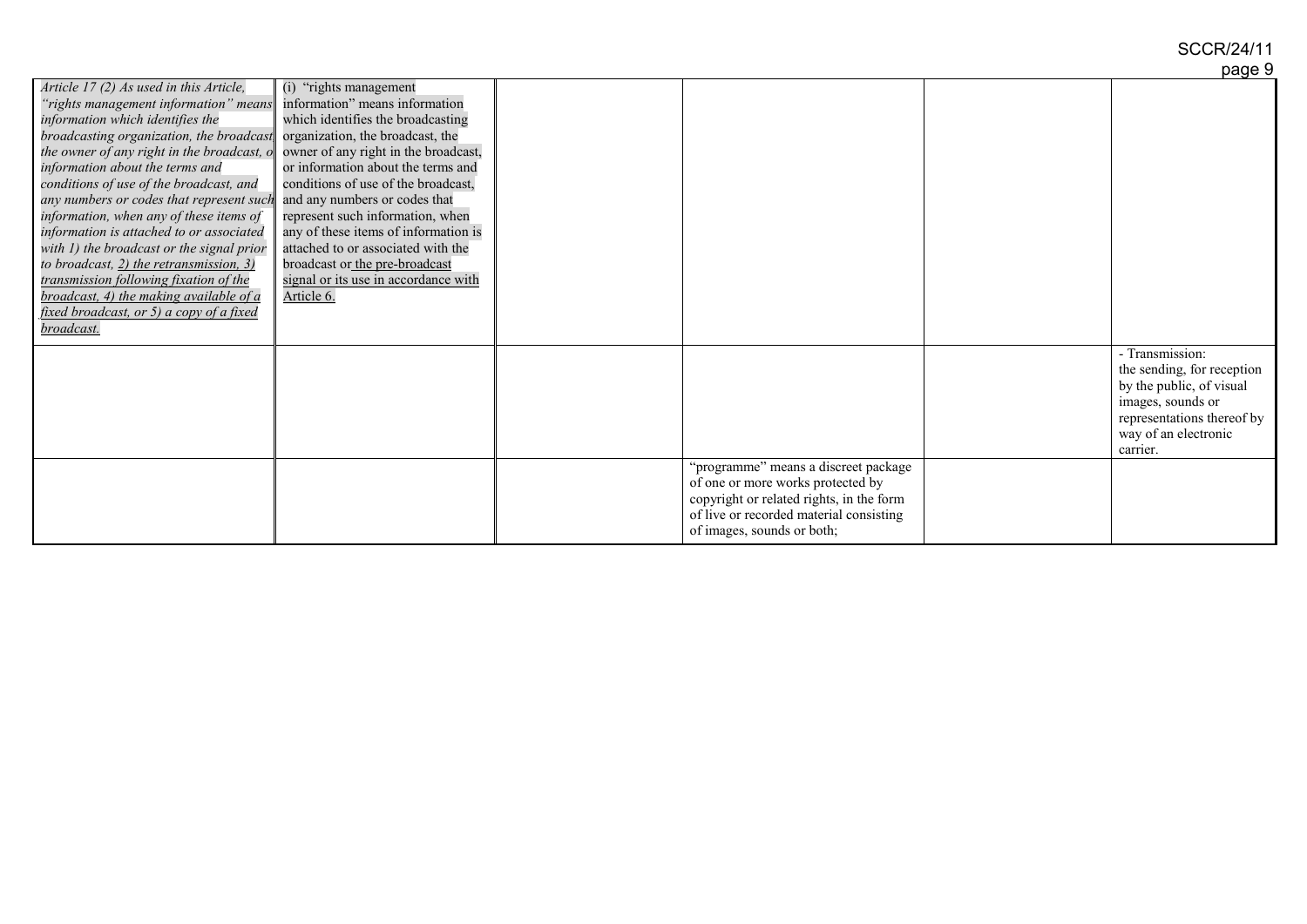#### **Scope of Application**

| <b>SCCR/24/3</b>                                                                                                                                                                                                                                                                                                                                           | SCCR/24/5 (SCCR/23/6 rev.)                                                                                                                                                                                     | <b>SCCR/23/6</b>                                                                                                                                                                                                                                                                   | <b>Comments on SCCR/23/6</b>                                                                                                                                                                                                                                                                                                                                                                                                                                                                                                                                                                           |                                                                                                                                                                                                                                                                                                                                                                                            |                                                                                                                                                                                                                                         |
|------------------------------------------------------------------------------------------------------------------------------------------------------------------------------------------------------------------------------------------------------------------------------------------------------------------------------------------------------------|----------------------------------------------------------------------------------------------------------------------------------------------------------------------------------------------------------------|------------------------------------------------------------------------------------------------------------------------------------------------------------------------------------------------------------------------------------------------------------------------------------|--------------------------------------------------------------------------------------------------------------------------------------------------------------------------------------------------------------------------------------------------------------------------------------------------------------------------------------------------------------------------------------------------------------------------------------------------------------------------------------------------------------------------------------------------------------------------------------------------------|--------------------------------------------------------------------------------------------------------------------------------------------------------------------------------------------------------------------------------------------------------------------------------------------------------------------------------------------------------------------------------------------|-----------------------------------------------------------------------------------------------------------------------------------------------------------------------------------------------------------------------------------------|
| (Japan)<br>Article3                                                                                                                                                                                                                                                                                                                                        | (South Africa and Mexico)<br>Article3                                                                                                                                                                          | (South Africa and Mexico)<br>Article3                                                                                                                                                                                                                                              | <b>Comments by India</b>                                                                                                                                                                                                                                                                                                                                                                                                                                                                                                                                                                               | <b>Comments by Brazil,</b><br>Monaco, Switzerland                                                                                                                                                                                                                                                                                                                                          | <b>Comments by Senegal</b>                                                                                                                                                                                                              |
| (1) The protection granted under<br>this Treaty extends only to signals<br>used for the transmissions by the<br>beneficiaries of the protection of<br>this Treaty, and not to works and<br>other protected subject matter<br>carried by such signals.                                                                                                      | (1) The protection granted under<br>this Treaty extends only to<br>broadcast signals used by a<br>broadcasting organization, and not<br>to works or other protected subject<br>matter carried by such signals. | 1. The protection granted under<br>this Treaty extends only to<br>broadcast signals, and not to<br>works and other subject matter<br>carried by broadcast signals,<br>whether such works and other<br>subject matter are protected by<br>copyright or are in the public<br>domain. | Replace "works and other object matter"<br>by " programme" in both the places in<br>Article 3.1. Also clarify that it is confined<br>to the traditional broadcasting and cable<br>casting media and subjected to contractual<br>relationship. Hence the modified clause<br>(1). The provisions of this Treaty shall<br>provide protection to the broadcasting<br>organizations for their broadcasts on the<br>traditional broadcasting and cable-casting<br>media to enable them to enjoy the rights<br>to the extent owned or acquired by them<br>from the owners of copyrights or related<br>rights. | <b>Comment by Monaco;</b><br>The Principality of Monaco<br>feels that the scope of<br>protection should be<br>extended beyond the<br>traditional concept of<br>"broadcasting<br>organizations" and that it<br>should be technology-<br>neutral, as well as<br>encompassing new uses<br>(mobile, Internet), in order<br>to take into account the<br>appearance of new<br>multimedia actors. | ARTICLE3<br>The protection granted<br>under this Treaty<br>extends only to signals<br>used for transmissions<br>by broadcasting<br>organizations, and not to<br>works and other<br>protected subject matter<br>carried by such signals. |
| (2) The provisions of this Treaty<br>shall apply to the protection of<br>broadcasting organizations in<br>respect of their broadcasts.                                                                                                                                                                                                                     |                                                                                                                                                                                                                |                                                                                                                                                                                                                                                                                    |                                                                                                                                                                                                                                                                                                                                                                                                                                                                                                                                                                                                        |                                                                                                                                                                                                                                                                                                                                                                                            |                                                                                                                                                                                                                                         |
| (3) The provisions of this Treaty<br>shall apply <i>mutatis mutandis</i> to the<br>protection of cablecasting<br>organizations in respect of their<br>cablecasts.                                                                                                                                                                                          |                                                                                                                                                                                                                |                                                                                                                                                                                                                                                                                    |                                                                                                                                                                                                                                                                                                                                                                                                                                                                                                                                                                                                        |                                                                                                                                                                                                                                                                                                                                                                                            |                                                                                                                                                                                                                                         |
| (4) The provisions of this Treaty<br>shall not provide any protection in<br>respect of<br>(i) mere retransmissions by any<br>means of transmissions referred to<br>in Article 2(a9,8b9and(d);<br>(ii) any transmissions where the<br>time of the transmission and the<br>place of its reception may be<br>individually chosen by members of<br>the public. | (2) The provisions of this Treaty<br>shall not provide any protection in<br>respect of mere retransmissions by<br>any means;                                                                                   | 2. The object of protection<br>granted under the provisions of<br>this Treaty shall not include<br>mere retransmission.                                                                                                                                                            | In Article 3.2 add the following to clarify<br>on-demand transmission and transmission<br>by computer network are also not<br>protected. Add the following;<br>(ii) any transmissions where the time of<br>the transmission and the place of its<br>reception may be individually chosen by<br>members of the public (on-demand<br>transmissions); or<br>(iii) any transmissions, including any<br>retransmissions of a broadcast or a<br>cablecast, over computer<br>networks(transmissions or retransmissions<br>using the Internet Protocol, "webcasting",<br>or "net-casting").                    | <b>Comment by Brazil;</b><br>e) What is covered by the<br>concept of "mere<br>retransmission", in Article 3<br>of the submission?                                                                                                                                                                                                                                                          |                                                                                                                                                                                                                                         |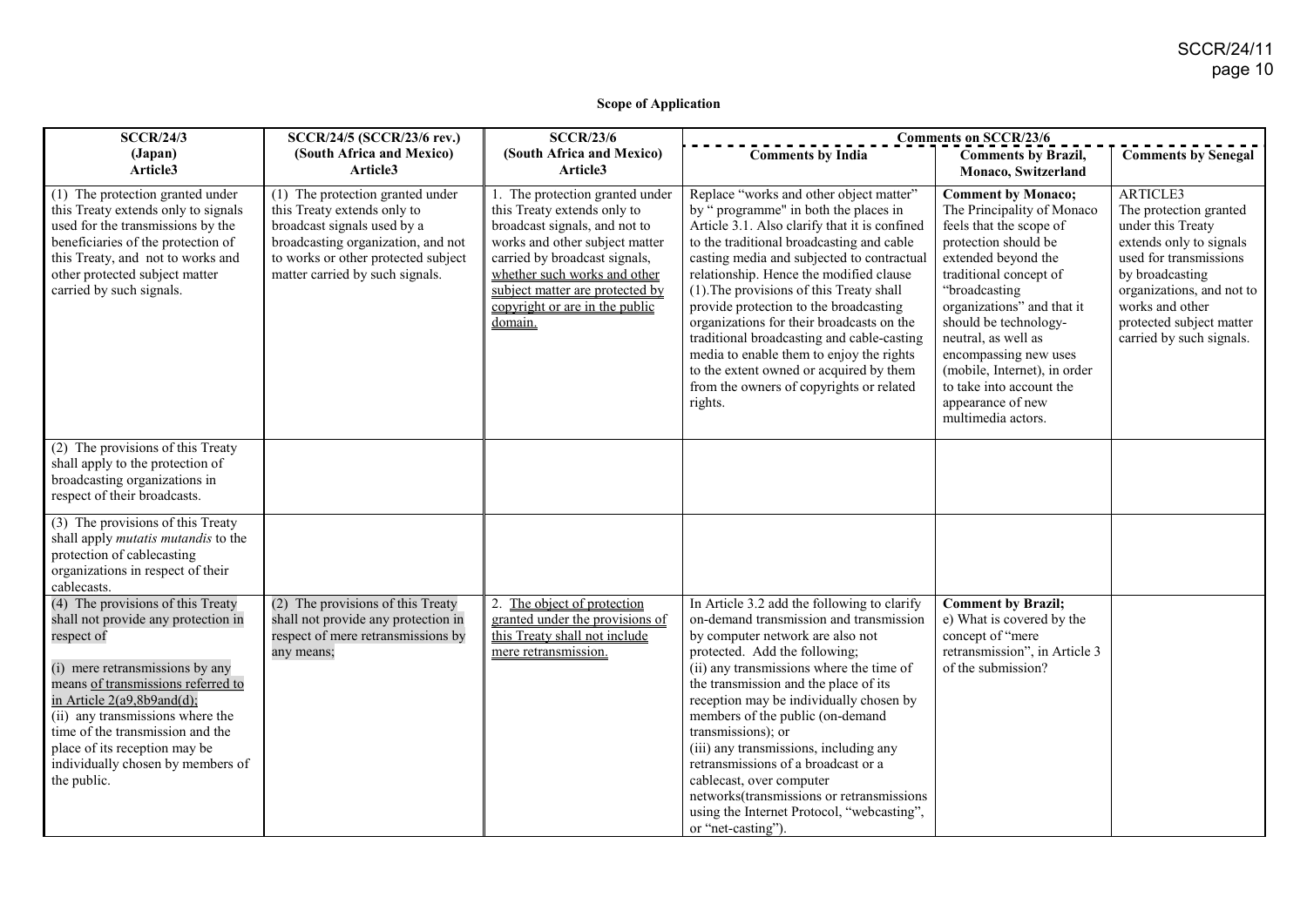## SCCR/24/11

page 11

|                                                                                                                                                                                                                                                                                                                                                                                                                                                                                                                            |  | rugu . |
|----------------------------------------------------------------------------------------------------------------------------------------------------------------------------------------------------------------------------------------------------------------------------------------------------------------------------------------------------------------------------------------------------------------------------------------------------------------------------------------------------------------------------|--|--------|
| (3) Any Contracting Party may<br>deposit with the Director-General of<br>WIPO a declaration that it will limit<br>the protection provided under this<br>Treaty in respect of broadcasts over<br>computer networks to the<br>[simultaneous and unchanged]<br>transmission by a broadcasting<br>organization of its own broadcasts<br>transmitted by other means,<br>provided that such reservation shall<br>only have effect for a period not<br>exceeding three years from the date<br>of entry into force of this Treaty. |  |        |
| (4) To the extent that a Contracting<br>Party to this Treaty makes use of the<br>reservation permitted under the<br>preceding paragraph, the obligation<br>of other Contracting Parties<br>provided for in Article 5 paragraph<br>1 does not apply.                                                                                                                                                                                                                                                                        |  |        |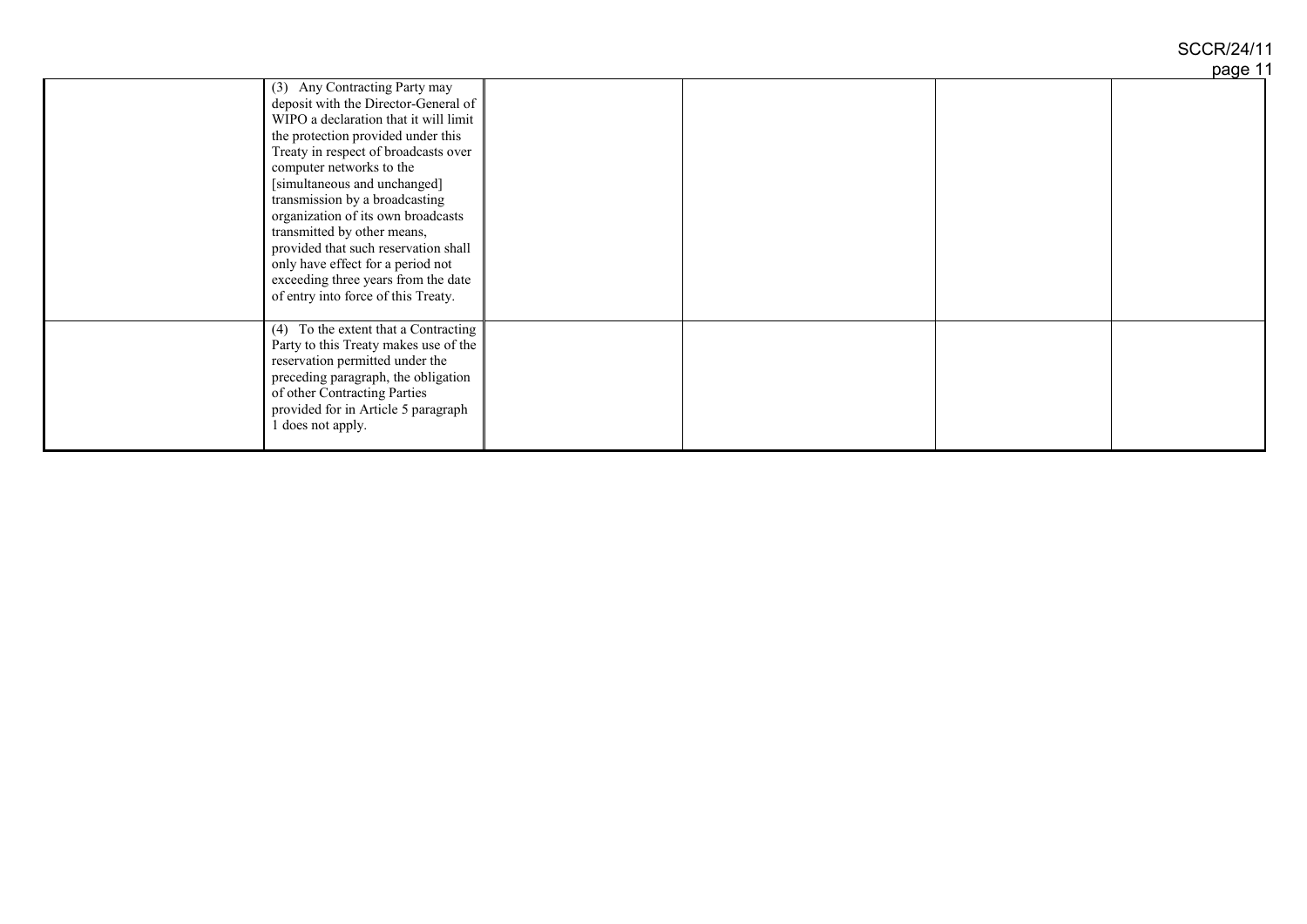| <b>SCCR/24/3</b>                                                                                                                                                                                                                                                                                                                                                                                                                                                                                                                                                                                                                                      | SCCR/24/5 (SCCR/23/6 rev.)                                                                                                                                                                                                                                                                                                                                                                                      | <b>Beneficiaries of Protection</b><br><b>SCCR/23/6</b>                                                                                                                                                                                            |                            |                            | <b>Comments on SCCR/23/6</b>                                                                                                                                                                                                                                                                                                                                                                                                                                                                                 |
|-------------------------------------------------------------------------------------------------------------------------------------------------------------------------------------------------------------------------------------------------------------------------------------------------------------------------------------------------------------------------------------------------------------------------------------------------------------------------------------------------------------------------------------------------------------------------------------------------------------------------------------------------------|-----------------------------------------------------------------------------------------------------------------------------------------------------------------------------------------------------------------------------------------------------------------------------------------------------------------------------------------------------------------------------------------------------------------|---------------------------------------------------------------------------------------------------------------------------------------------------------------------------------------------------------------------------------------------------|----------------------------|----------------------------|--------------------------------------------------------------------------------------------------------------------------------------------------------------------------------------------------------------------------------------------------------------------------------------------------------------------------------------------------------------------------------------------------------------------------------------------------------------------------------------------------------------|
| (Japan)                                                                                                                                                                                                                                                                                                                                                                                                                                                                                                                                                                                                                                               | (South Africa and Mexico)                                                                                                                                                                                                                                                                                                                                                                                       | (South Africa and Mexico)                                                                                                                                                                                                                         | <b>Comments by</b>         | <b>Comments by Brazil,</b> | <b>Comments by Senegal</b>                                                                                                                                                                                                                                                                                                                                                                                                                                                                                   |
| Article4                                                                                                                                                                                                                                                                                                                                                                                                                                                                                                                                                                                                                                              | Article4                                                                                                                                                                                                                                                                                                                                                                                                        | Article4                                                                                                                                                                                                                                          | India                      | Monaco, Switzerland        |                                                                                                                                                                                                                                                                                                                                                                                                                                                                                                              |
| (1) Contracting Parties shall accord<br>the protection provided under this<br>Treaty to broadcasting organizations                                                                                                                                                                                                                                                                                                                                                                                                                                                                                                                                    | (1) Contracting Parties shall accord<br>the protection provided under this<br>Treaty to broadcasting organizations                                                                                                                                                                                                                                                                                              | 1. Contracting Parties shall accord<br>the protection provided under this<br>Treaty to broadcasting organizations                                                                                                                                 |                            |                            | <b>ARTICLE4</b><br>The protection provided under this Draft<br>Treaty extends to broadcasting organizations                                                                                                                                                                                                                                                                                                                                                                                                  |
| that are nationals of other Contracting<br>Parties.                                                                                                                                                                                                                                                                                                                                                                                                                                                                                                                                                                                                   | that are nationals of other Contracting<br>Parties.                                                                                                                                                                                                                                                                                                                                                             | that are nationals of other Contracting<br>Parties.                                                                                                                                                                                               |                            |                            | that are nationals of other Contracting<br>Parties, namely:                                                                                                                                                                                                                                                                                                                                                                                                                                                  |
| (2) Nationals of other Contracting<br>Parties shall be understood to be those<br>broadcasting organizations that meet<br>either of the following conditions:                                                                                                                                                                                                                                                                                                                                                                                                                                                                                          | (2) Nationals of other Contracting<br>Parties shall be understood to be those<br>broadcasting organizations that meet<br>either of the following conditions:                                                                                                                                                                                                                                                    | 2. Nationals of other Contracting<br>Parties shall be understood to be those<br>broadcasting organizations that meet<br>either of the following conditions:                                                                                       |                            |                            |                                                                                                                                                                                                                                                                                                                                                                                                                                                                                                              |
| (i) the headquarters of the<br>broadcasting organization is situated<br>in another Contracting Party, or                                                                                                                                                                                                                                                                                                                                                                                                                                                                                                                                              | (i) the headquarters of the<br>broadcasting organization is situated<br>in another Contracting Party, or                                                                                                                                                                                                                                                                                                        | (i) the headquarters of the<br>broadcasting organization is situated<br>in another Contracting Party, or                                                                                                                                          | Replace "or" with<br>"and" |                            | Broadcasting organizations whose<br>headquarters are situated in a Contracting<br>Party, or                                                                                                                                                                                                                                                                                                                                                                                                                  |
| (ii) the broadcasts are transmitted<br>from a transmitter situated in another<br>Contracting Party. In the case of<br>satellite broadcasts, the relevant place<br>shall be the point at which, under the<br>control and responsibility of the<br>broadcasting organization, the<br>program-carrying signals intended for<br>direct reception by the public are<br>introduced into an uninterrupted chain<br>of communication leading to the<br>satellite and down towards the earth.                                                                                                                                                                  | (ii) the broadcast signal was<br>transmitted from a transmitter situated<br>in another Contracting Party.<br>(3) In the case of a broadcast signal<br>by satellite the transmitter shall be<br>understood to be situated in the<br>Contracting Party from which the<br>uplink to the satellite is sent in an<br>uninterrupted chain of communication<br>leading to the satellite and down<br>towards the earth. | (ii) the point of origin of the<br>broadcast output signal in an<br>uninterrupted chain of communication<br>intended for direct reception by the<br>public, sections of the public or<br>subscribers is situated in another<br>Contracting Party. |                            |                            | Broadcasting organizations whose broadcasts<br>are transmitted by a device located in the<br>territory of another Contracting Party;<br>Broadcasting organizations broadcasting via<br>satellite from the place at which, under the<br>control and responsibility of the broadcasting<br>organization, the program-carrying signals<br>intended for direct reception by the public are<br>introduced into an uninterrupted chain of<br>communication leading to the satellite and<br>down towards the earth. |
| (3) By means of a notification<br>deposited with the Director General of<br>the World Intellectual Property<br>Organization (WIPO), any<br>Contracting Party may declare that it<br>will protect broadcasts only if the<br>headquarters of the broadcasting<br>organization is situated in another<br>Contracting Party and the broadcasts<br>are transmitted from a transmitter<br>situated in the same Contracting<br>Party. Such notification may be<br>deposited at the time of ratification,<br>acceptance or accession, or at any<br>time thereafter; in the last case, it<br>shall become effective six months<br>after it has been deposited. |                                                                                                                                                                                                                                                                                                                                                                                                                 |                                                                                                                                                                                                                                                   |                            |                            |                                                                                                                                                                                                                                                                                                                                                                                                                                                                                                              |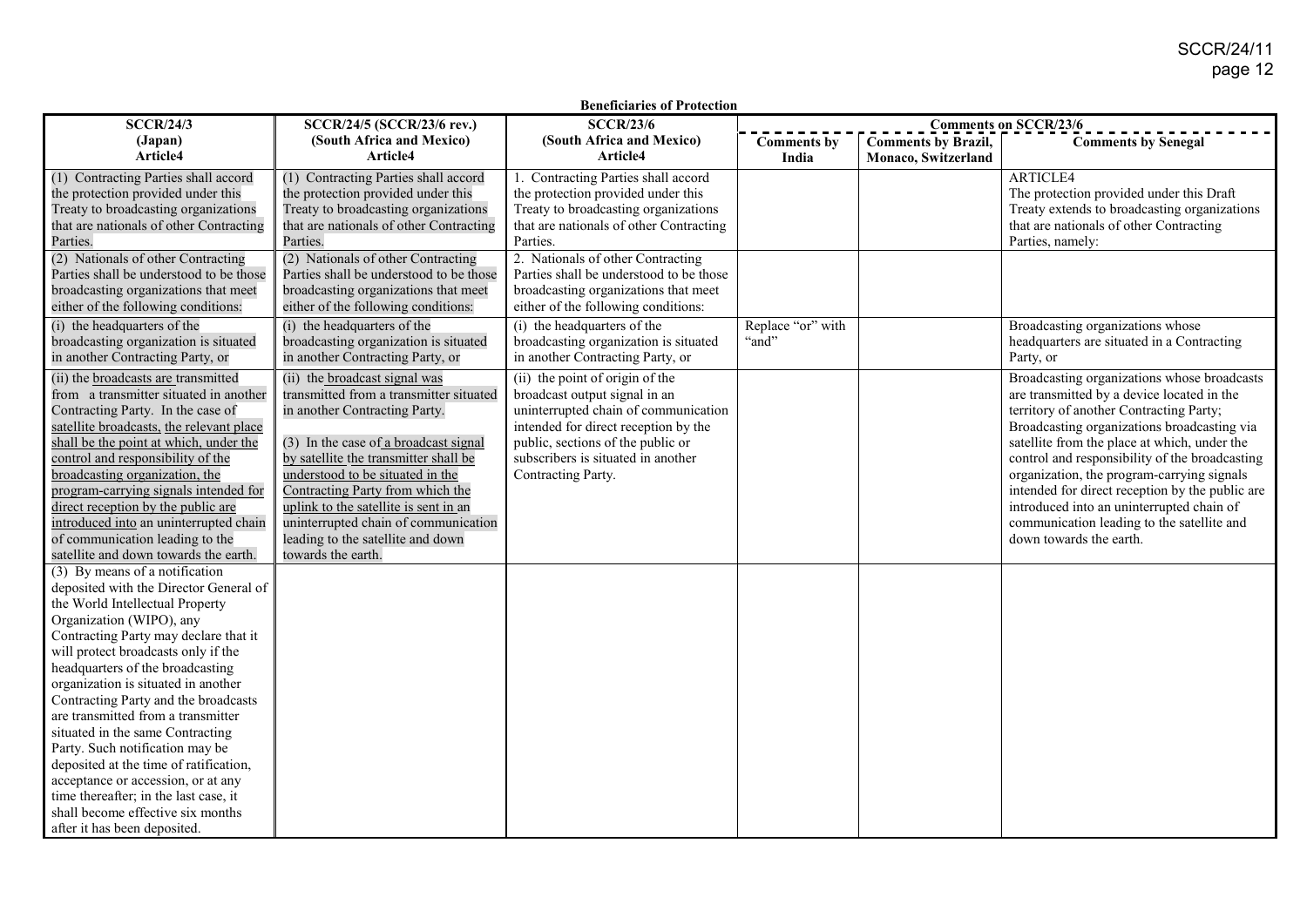#### **National Treatment**

| SCCR/24/3                                                                                                                                                                                                                                                                                                  | SCCR/24/5 (SCCR/23/6 rev.)                                                                                                                                                                                                                                                         | SCCR/23/6                                                                                                                                                                                                                                                                                                  |                                                                             | <b>Comments on SCCR/23/6</b> |                                                                                                                                                                                                                                                                                                                                                                                                               |
|------------------------------------------------------------------------------------------------------------------------------------------------------------------------------------------------------------------------------------------------------------------------------------------------------------|------------------------------------------------------------------------------------------------------------------------------------------------------------------------------------------------------------------------------------------------------------------------------------|------------------------------------------------------------------------------------------------------------------------------------------------------------------------------------------------------------------------------------------------------------------------------------------------------------|-----------------------------------------------------------------------------|------------------------------|---------------------------------------------------------------------------------------------------------------------------------------------------------------------------------------------------------------------------------------------------------------------------------------------------------------------------------------------------------------------------------------------------------------|
| (Japan)                                                                                                                                                                                                                                                                                                    | (South Africa and Mexico)                                                                                                                                                                                                                                                          | (South Africa and Mexico)                                                                                                                                                                                                                                                                                  |                                                                             |                              |                                                                                                                                                                                                                                                                                                                                                                                                               |
| Article <sub>5</sub>                                                                                                                                                                                                                                                                                       | Article5                                                                                                                                                                                                                                                                           | Article5                                                                                                                                                                                                                                                                                                   | <b>Comments by India</b>                                                    | <b>Comments by Brazil,</b>   | <b>Comments by Senegal</b>                                                                                                                                                                                                                                                                                                                                                                                    |
|                                                                                                                                                                                                                                                                                                            |                                                                                                                                                                                                                                                                                    |                                                                                                                                                                                                                                                                                                            |                                                                             | Monaco, Switzerland          |                                                                                                                                                                                                                                                                                                                                                                                                               |
| (1) Each Contracting Party shall<br>accord to the national broadcasting<br>organizations of other Contracting<br>Parties treatment no less favorable<br>than it accords to its own broadcasting<br>organizations in respect of the<br>application of the rights recognized<br>expressly under this Treaty. | (1) Each Contracting Party, shall<br>accord to the broadcasting<br>organizations of other Contracting<br>Parties the same treatment it accords<br>to its own broadcasting organizations<br>in respect of the enjoyment of the<br>rights recognized expressly under this<br>Treaty. | 1. Each Contracting Party, shall<br>accord to the national broadcasting<br>organizations of other Contracting<br>Parties treatment no less favorable<br>than it accords to its own broadcasting<br>organizations in respect of the<br>application of the rights recognized<br>expressly under this Treaty. | Delete "no less favorable"<br>than" and insert<br>"the" before "treatment". |                              | ARTICLE5<br>Each Contracting Party shall<br>accord to broadcasting<br>organizations that are nationals<br>of other Contracting Parties the<br>protection of the rights that their<br>respective laws do now or may<br>hereafter grant to their<br>nationals, in respect of<br>broadcasts for which such<br>nationals are protected, as well<br>as the rights specifically<br>recognized in this Draft Treaty. |
| (2) The obligation provided for in<br>paragraph (1) does not apply to the<br>extent that another Contracting Party<br>makes use of the provisions<br>inArticle7 $(3)$ , Article 9 $(2)$ ,<br>Article $10(3)$ , Article $11(2)$ , and<br>Article 12 (2) of this Treaty.                                     |                                                                                                                                                                                                                                                                                    |                                                                                                                                                                                                                                                                                                            |                                                                             |                              |                                                                                                                                                                                                                                                                                                                                                                                                               |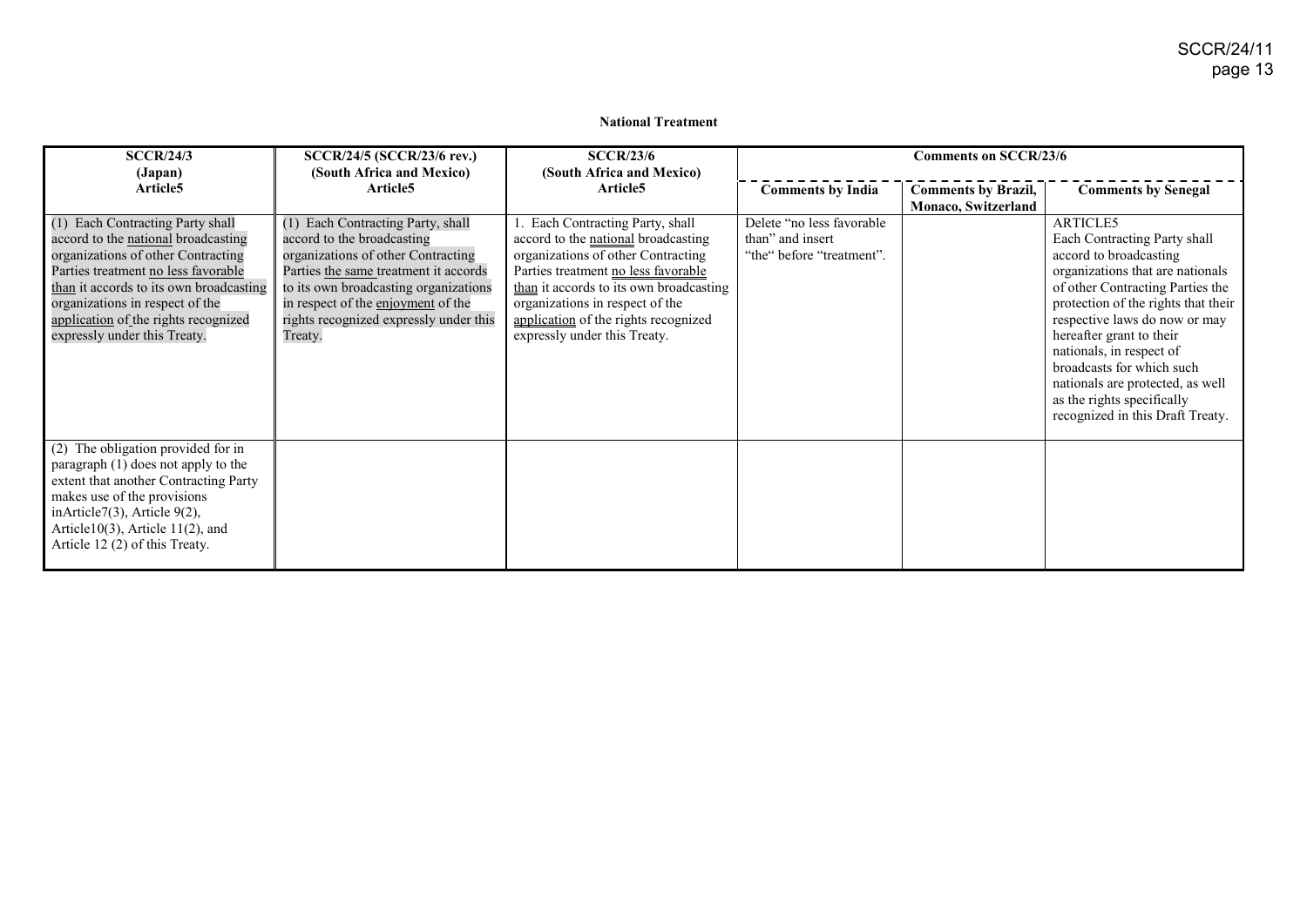#### **Comments regarding the Rights of Broadcasting Organizations (SCCR 23/6 Article 6)**

#### **India ;**

India opposes Alternative A since it is broad and covers post fixation rights. Support Alternative B with the following modifications:

#### **Monaco;**

With regard to Article 6 ("Rights of Broadcasting Organizations"), in principle Alternative A has the advantage of being more exhaustive. However, it should be pointed out that the distinction between "mere retransmission", which is expressly excluded from the scope of protection within the framework of Article 3, and the right to authorize the retransmission of the signal provided for under Alternative A of Article 6, is not immediately obvious, indeed the two provisions appear to contradict one another in this regard. Clarification is therefore required in order to dispel any ambiguity. For its part, Alternative B may give rise to difficulties in terms of interpretation, owing to the fact that one aspect of the issue is left as a matter for domestic law even though the services are transnational.

| <b>Right of Retransmission</b>                                                                                                                                                                                                                                                                                                                                                                                                                         |                                                                                                                                                                                                                                                                                                                                                                                                   |                                                                                                                                                                                                                                                                                                                                                                                                                                                  |                                                                                                                                                                                                                                                                                                                                                                                                                                               |                                                             |                                                                                                                                                                                                                                                                                                                                                                                                                                                                                                                                |  |
|--------------------------------------------------------------------------------------------------------------------------------------------------------------------------------------------------------------------------------------------------------------------------------------------------------------------------------------------------------------------------------------------------------------------------------------------------------|---------------------------------------------------------------------------------------------------------------------------------------------------------------------------------------------------------------------------------------------------------------------------------------------------------------------------------------------------------------------------------------------------|--------------------------------------------------------------------------------------------------------------------------------------------------------------------------------------------------------------------------------------------------------------------------------------------------------------------------------------------------------------------------------------------------------------------------------------------------|-----------------------------------------------------------------------------------------------------------------------------------------------------------------------------------------------------------------------------------------------------------------------------------------------------------------------------------------------------------------------------------------------------------------------------------------------|-------------------------------------------------------------|--------------------------------------------------------------------------------------------------------------------------------------------------------------------------------------------------------------------------------------------------------------------------------------------------------------------------------------------------------------------------------------------------------------------------------------------------------------------------------------------------------------------------------|--|
|                                                                                                                                                                                                                                                                                                                                                                                                                                                        | SCCR/24/5 (SCCR/23/6 rev.)                                                                                                                                                                                                                                                                                                                                                                        | <b>SCCR/23/6</b>                                                                                                                                                                                                                                                                                                                                                                                                                                 | <b>Comments on SCCR/23/6</b>                                                                                                                                                                                                                                                                                                                                                                                                                  |                                                             |                                                                                                                                                                                                                                                                                                                                                                                                                                                                                                                                |  |
| <b>SCCR/24/3</b><br>(Japan)<br>Article6                                                                                                                                                                                                                                                                                                                                                                                                                | (South Africa and Mexico)<br>Article6                                                                                                                                                                                                                                                                                                                                                             | (South Africa and Mexico)<br>Article6                                                                                                                                                                                                                                                                                                                                                                                                            | <b>Comments by India</b>                                                                                                                                                                                                                                                                                                                                                                                                                      | <b>Comments by</b><br>Brazil, Monaco,<br><b>Switzerland</b> | <b>Comments by Senegal</b>                                                                                                                                                                                                                                                                                                                                                                                                                                                                                                     |  |
| Alternative 6.1<br>Broadcasting organizations shall<br>enjoy the exclusive right of<br>authorizing the retransmission of<br>their broadcasts by any means,<br>including rebroadcasting,<br>retransmission by wire, and<br>retransmission over computer<br>networks.                                                                                                                                                                                    | (1) Broadcasting organizations<br>shall enjoy the exclusive right to<br>authorize:<br>(i) the communication of their<br>broadcast signals to the public,<br>by any means, including the<br>making available to the public<br>of fixations of the broadcast<br>signal in such a way that<br>members of the public may<br>access them from a place and at<br>a time individually chosen by<br>them; | Alternative A<br>Broadcasting organizations shall<br>enjoy the right to authorize:<br>the communication of their<br>(i)<br>broadcast signals to the public,<br>by any means, including the<br>making available to the public<br>of their broadcast signals in<br>such a way that members of the<br>public may access them from a<br>place and at a time individually<br>chosen by them;<br>(ii) the retransmission of their<br>broadcast signal; |                                                                                                                                                                                                                                                                                                                                                                                                                                               |                                                             | ARTICLE6&7<br>Broadcasting organizations shall enjoy the<br>following rights in their broadcasts:<br>-the exclusive right to retransmission;<br>- the exclusive right of authorizing the<br>making available to the public of their<br>broadcasts from fixations, by wire or<br>wireless means, from a place and at a time<br>chosen by them.<br>Broadcasting organizations shall enjoy<br>appropriate and effective protection<br>against any unauthorized acts, including:<br>-unauthorized retransmission of<br>broadcasts. |  |
| Alternative 6.2<br>Broadcasting organizations shall<br>enjoy the exclusive right of<br>authorizing the retransmission of<br>their broadcast by broadcasting or<br>cablecasting excluding over<br>computer networks, and the right<br>of making available of their<br>broadcasts to the public, by wire<br>or wireless means, in such a way<br>that members of the public may<br>access them from a place and at a<br>time individually chosen by them. |                                                                                                                                                                                                                                                                                                                                                                                                   | Alternative B<br>(1) Broadcasting organizations<br>shall enjoy the right to<br>authorize:<br>(i) The transmission of their<br>broadcast signal to the public by<br>any means.                                                                                                                                                                                                                                                                    | "by any means" will include on demand<br>streaming?/ internet transmissions/<br>simulcasting etc. The word<br>"transmission" appears to be capable of<br>covering internet transmission. Since<br>the treaty is meant to protect the rights<br>of the broadcasting organizations in the<br>traditional sense it should be replaced<br>with "rebroadcast".<br>Replace in (i) - "transmission" by<br>"rebroadcast" and delete "by any<br>means" |                                                             |                                                                                                                                                                                                                                                                                                                                                                                                                                                                                                                                |  |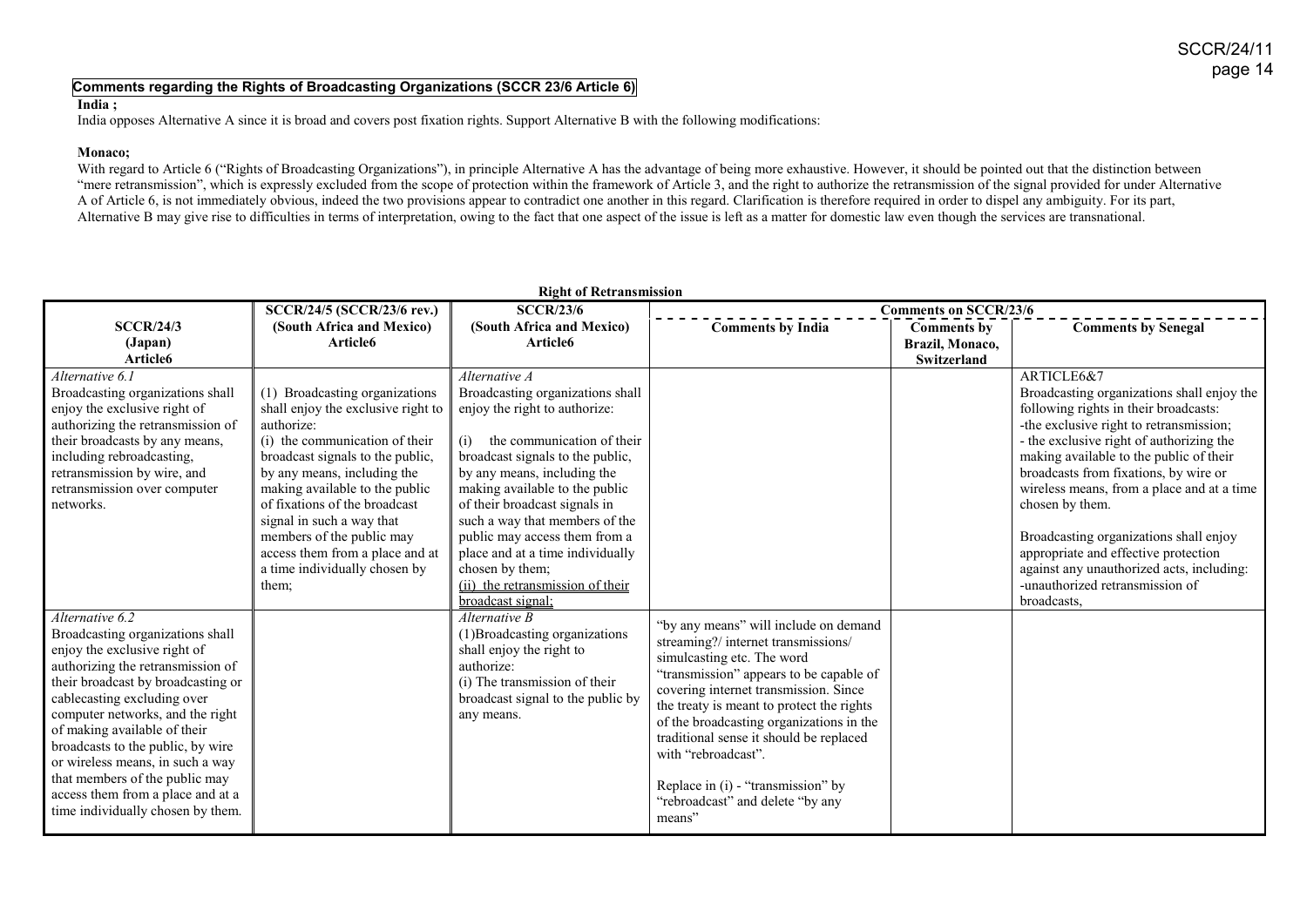| <b>SCCR/24/3</b>                                                                                                                                                                                                                                                                                                                                                                                                                                                                                                                                                                          | SCCR/24/5 (SCCR/23/6 rev.)                                                                                                                                                                                                                                                                                                                       | <b>SCCR/23/6</b>                                                                                                                                                                                                                                                                                                                                               | <b>Comments on SCCR/23/6</b>                                                                                                                                                                                                                                                                                                                                                                           |                                                   |                                                                                                                                                                                                  |
|-------------------------------------------------------------------------------------------------------------------------------------------------------------------------------------------------------------------------------------------------------------------------------------------------------------------------------------------------------------------------------------------------------------------------------------------------------------------------------------------------------------------------------------------------------------------------------------------|--------------------------------------------------------------------------------------------------------------------------------------------------------------------------------------------------------------------------------------------------------------------------------------------------------------------------------------------------|----------------------------------------------------------------------------------------------------------------------------------------------------------------------------------------------------------------------------------------------------------------------------------------------------------------------------------------------------------------|--------------------------------------------------------------------------------------------------------------------------------------------------------------------------------------------------------------------------------------------------------------------------------------------------------------------------------------------------------------------------------------------------------|---------------------------------------------------|--------------------------------------------------------------------------------------------------------------------------------------------------------------------------------------------------|
| (Japan)<br>Article7                                                                                                                                                                                                                                                                                                                                                                                                                                                                                                                                                                       | (South Africa and Mexico)<br>Article6                                                                                                                                                                                                                                                                                                            | (South Africa and Mexico)<br>Article6                                                                                                                                                                                                                                                                                                                          | <b>Comments by India</b>                                                                                                                                                                                                                                                                                                                                                                               | <b>Comments by Brazil,</b><br>Monaco, Switzerland | <b>Comments by Senegal</b>                                                                                                                                                                       |
| (1) Broadcasting organizations shall<br>enjoy the exclusive right of authorizing<br>the communication to the public of their<br>broadcasts, if such communication is<br>made in places accessible to the public<br>against payment of an entrance fee.                                                                                                                                                                                                                                                                                                                                    | (1) Broadcasting organizations<br>shall enjoy the exclusive right to<br>authorize:<br>(ii) the performance in public of<br>their broadcast signal to obtain<br>commercial advantage;                                                                                                                                                             | Alternative A<br>Broadcasting organizations shall<br>enjoy the right to authorize:<br>(v) the performance in public of their<br>broadcast signals for direct profit-<br>making purposes;                                                                                                                                                                       | $(v)$ and $(vi)$ evidence that not only<br>symbols but also contents are covered.                                                                                                                                                                                                                                                                                                                      |                                                   | ARTICLE6&7<br>Broadcasting organizations<br>shall enjoy the following<br>rights in their broadcasts:<br>-the exclusive right to<br>communication to the                                          |
|                                                                                                                                                                                                                                                                                                                                                                                                                                                                                                                                                                                           |                                                                                                                                                                                                                                                                                                                                                  | Alternative B<br>(1) Broadcasting organizations shall<br>enjoy the right to authorize:<br>(ii) The performance in public of<br>their broadcast signals for direct<br>profit-making purposes.                                                                                                                                                                   | To ensure that the rights they enjoy are<br>based on the contractual relationship<br>with the content creator add at the end<br>of (ii) after "profit-making purpose"<br>"subject to such conditions and the<br>extent to which the broadcasting<br>organizations have been so authorized<br>by the owners of the works protected by<br>copyright or related rights transmitted in<br>the broadcasts." |                                                   | public;<br>Broadcasting organizations<br>shall enjoy appropriate and<br>effective protection against<br>any unauthorized acts,<br>including:<br>-unauthorized<br>communication to the<br>public, |
| (2) It shall be a matter for the domestic<br>law of the Contracting Party where<br>protection of the provision of paragraph<br>(1) is claimed to determine the conditions<br>under which it may be exercised.                                                                                                                                                                                                                                                                                                                                                                             | (2) With respect to the acts under<br>paragraphs $(1)(ii)$ and $(iii)$ , in this<br>article, it shall be a matter for<br>domestic law of the Contracting<br>Party where protection of this<br>right is claimed to determine the<br>conditions under which it may be<br>exercised, provided that such<br>protection is adequate and<br>effective. | Alternative B<br>(2) With respect to the acts under<br>paragraphs $(1)(ii)$ and $(iii)$ , in this<br>article, it shall be a matter for<br>domestic law of the Contracting Party<br>where protection of this right is<br>claimed to determine the conditions<br>under which it may be exercised,<br>provided that such protection is<br>adequate and effective. |                                                                                                                                                                                                                                                                                                                                                                                                        |                                                   |                                                                                                                                                                                                  |
| (3) Any Contracting Party may, in a<br>notification deposited with the Director<br>General of WIPO, declare that it will<br>apply the provisions of paragraph (1) only<br>in respect of certain communications, or<br>that it will limit their application in some<br>other way, or that it will not apply these<br>provisions at all. If a Contracting Party<br>makes such a declaration, the other<br>Contracting Parties shall not be obliged to<br>grant the right referred to in paragraph (1)<br>to broadcasting organizations whose<br>headquarters are in that Contracting Party. |                                                                                                                                                                                                                                                                                                                                                  |                                                                                                                                                                                                                                                                                                                                                                |                                                                                                                                                                                                                                                                                                                                                                                                        |                                                   |                                                                                                                                                                                                  |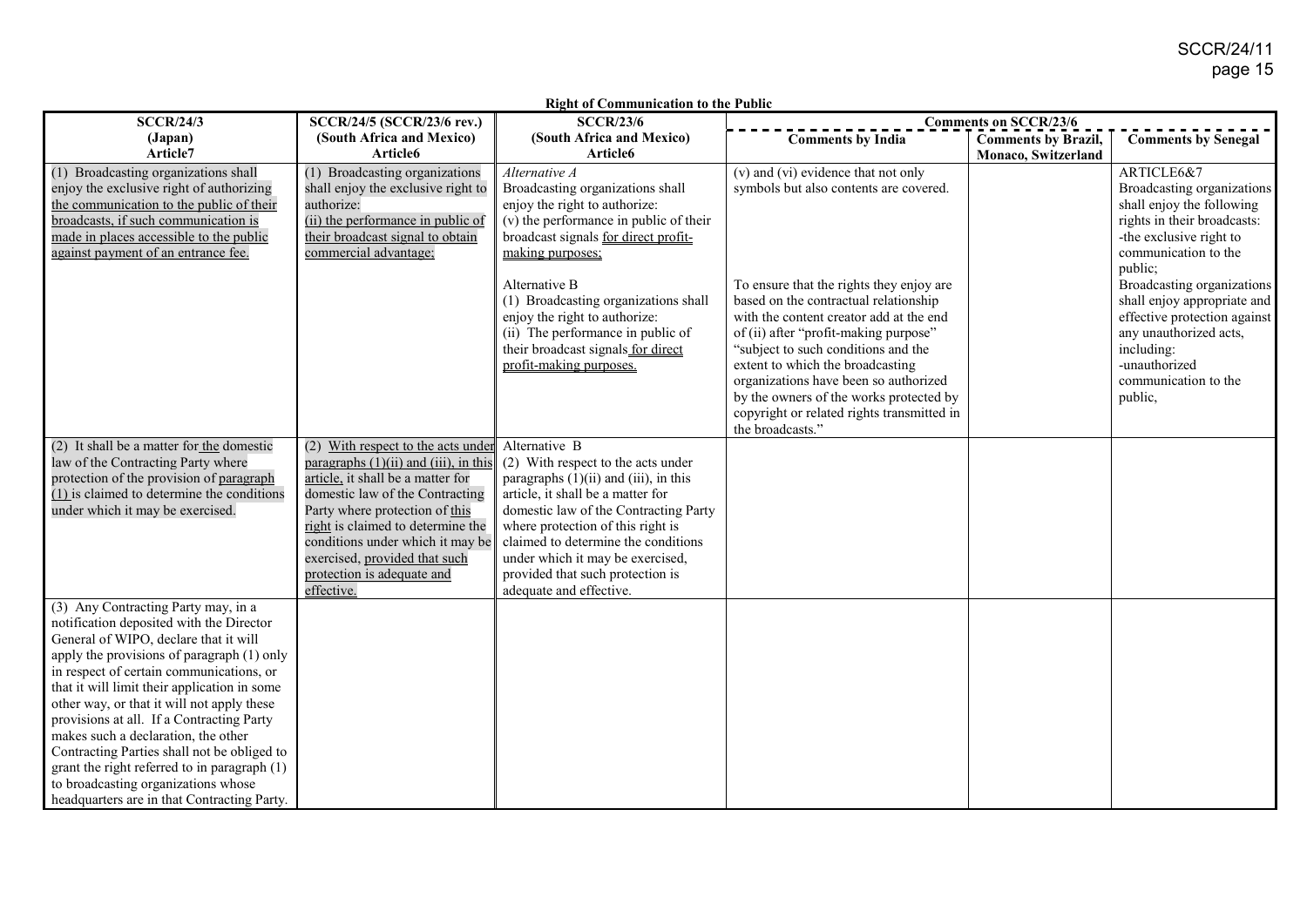| <b>Right of Fixation</b>                   |                            |                                  |                          |                              |                                     |  |
|--------------------------------------------|----------------------------|----------------------------------|--------------------------|------------------------------|-------------------------------------|--|
| SCCR/24/3                                  | SCCR/24/5 (SCCR/23/6 rev.) | SCCR/23/6                        |                          | <b>Comments on SCCR/23/6</b> |                                     |  |
| (Japan)                                    | (South Africa and Mexico)  | (South Africa and Mexico)        | <b>Comments by India</b> | <b>Comments by Brazil,</b>   | <b>Comments by Senegal</b>          |  |
| Article8                                   | Article6                   | Article6                         |                          | <b>Monaco, Switzerland</b>   |                                     |  |
| Broadcasting organizations shall enjoy the |                            | Alternative A                    |                          |                              | ARTICLE6&7                          |  |
| exclusive right of authorizing the making  |                            | Broadcasting organizations shall |                          |                              | Broadcasting organizations shall    |  |
| fixation of their broadcasts.              |                            | enjoy the right to authorize:    |                          |                              | enjoy the following rights in their |  |
|                                            |                            | (iii) the fixation of their      |                          |                              | broadcasts:                         |  |
|                                            |                            | broadcast signal:                |                          |                              | - the exclusive right to fixation;  |  |
|                                            |                            |                                  |                          |                              | Broadcasting organizations shall    |  |
|                                            |                            |                                  |                          |                              | enjoy appropriate and effective     |  |
|                                            |                            |                                  |                          |                              | protection against any unauthorized |  |
|                                            |                            |                                  |                          |                              | acts, including:                    |  |
|                                            |                            |                                  |                          |                              | -unauthorized fixation of           |  |
|                                            |                            |                                  |                          |                              | broadcasts.                         |  |

|                                                  | <b>Right of Reproduction</b>      |                                  |                            |                              |                                      |  |  |
|--------------------------------------------------|-----------------------------------|----------------------------------|----------------------------|------------------------------|--------------------------------------|--|--|
| SCCR/24/3                                        | <b>SCCR/24/5 (SCCR/23/6 rev.)</b> | SCCR/23/6                        |                            | <b>Comments on SCCR/23/6</b> |                                      |  |  |
| (Japan)                                          | (South Africa and Mexico)         | (South Africa and Mexico)        | <b>Comments by India</b>   | <b>Comments by Brazil,</b>   | <b>Comments by Senegal</b>           |  |  |
| Article9                                         | Article6                          | Article6                         |                            | Monaco, Switzerland          |                                      |  |  |
| (1) Broadcasting organizations shall enjoy       |                                   | Alternative A                    | (v) and (vi) evidence that |                              | <b>ARTICLE7</b>                      |  |  |
| the exclusive right of authorizing the direct or |                                   | Broadcasting organizations shall | not only symbols but also  |                              | Broadcasting organizations shall     |  |  |
| indirect reproduction, in any manner or form,    |                                   | enjoy the right to authorize:    | contents are covered.      |                              | enjoy appropriate and effective      |  |  |
| of fixations of their broadcasts.                |                                   | (iv) the direct or indirect      |                            |                              | protection against any unauthorized  |  |  |
|                                                  |                                   | reproduction, in any manner or   |                            |                              | acts, including:                     |  |  |
|                                                  |                                   | form, of fixations of their      |                            |                              | -unauthorized reproduction of their  |  |  |
|                                                  |                                   | <u>broadcast signal;</u>         |                            |                              | broadcasts following their fixation, |  |  |
| (2) Any Contracting Party may, in a              |                                   |                                  |                            |                              |                                      |  |  |
| notification deposited with the Director         |                                   |                                  |                            |                              |                                      |  |  |
| General of WIPO, declare that it will establish  |                                   |                                  |                            |                              |                                      |  |  |
| for the broadcasting organizations, instead of   |                                   |                                  |                            |                              |                                      |  |  |
| the exclusive right of authorizing provided for  |                                   |                                  |                            |                              |                                      |  |  |
| in paragraph (1), the following rights:          |                                   |                                  |                            |                              |                                      |  |  |
| (i) broadcasting organizations shall enjoy the   |                                   |                                  |                            |                              |                                      |  |  |
| exclusive right of authorizing the               |                                   |                                  |                            |                              |                                      |  |  |
| reproduction of their broadcasts from            |                                   |                                  |                            |                              |                                      |  |  |
| fixations made pursuant to Article 14 when       |                                   |                                  |                            |                              |                                      |  |  |
| such reproduction would not be permitted by      |                                   |                                  |                            |                              |                                      |  |  |
| that Article or otherwise made without their     |                                   |                                  |                            |                              |                                      |  |  |
| authorization, and                               |                                   |                                  |                            |                              |                                      |  |  |
| (ii) reproduction, without the consent of the    |                                   |                                  |                            |                              |                                      |  |  |
| broadcasting organizations, of fixations of      |                                   |                                  |                            |                              |                                      |  |  |
| their broadcasts other than those referred to in |                                   |                                  |                            |                              |                                      |  |  |
| subparagraph (i) shall be prohibited.            |                                   |                                  |                            |                              |                                      |  |  |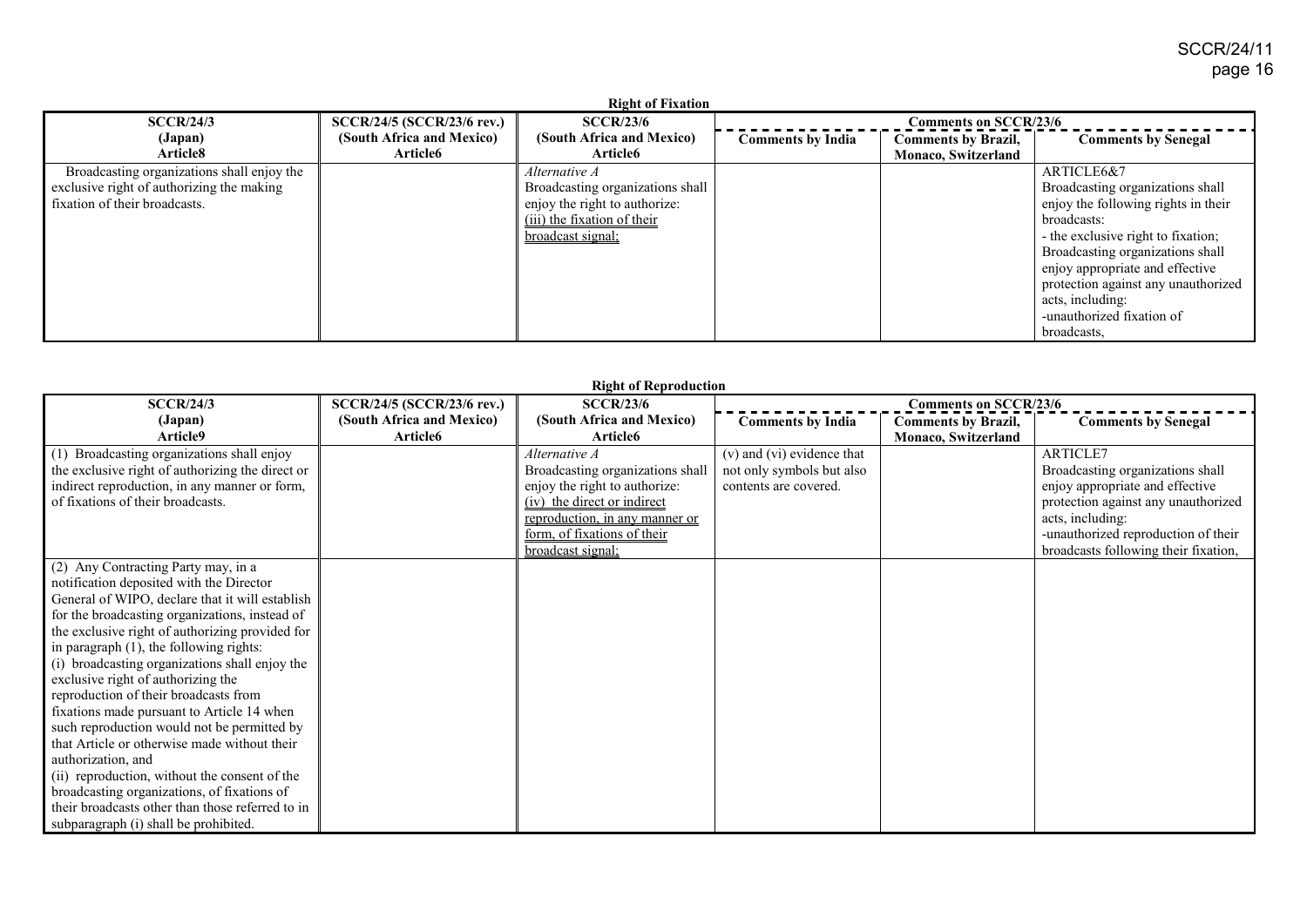#### **Right of Distribution**

| <b>SCCR/24/3</b>                                                                                                                                                                                                                                                                                                                                                                                                                                                                                           | <b>SCCR/24/5 (SCCR/23/6 rev.)</b> | <b>SCCR/23/6</b>                                                                                                                                                                                                                                           |                                                                                                                    | <b>Comments on SCCR/23/6</b>                      |                                                                                                                                                                                                                                                                                                                                     |
|------------------------------------------------------------------------------------------------------------------------------------------------------------------------------------------------------------------------------------------------------------------------------------------------------------------------------------------------------------------------------------------------------------------------------------------------------------------------------------------------------------|-----------------------------------|------------------------------------------------------------------------------------------------------------------------------------------------------------------------------------------------------------------------------------------------------------|--------------------------------------------------------------------------------------------------------------------|---------------------------------------------------|-------------------------------------------------------------------------------------------------------------------------------------------------------------------------------------------------------------------------------------------------------------------------------------------------------------------------------------|
| (Japan)                                                                                                                                                                                                                                                                                                                                                                                                                                                                                                    | (South Africa and Mexico)         | (South Africa and Mexico)                                                                                                                                                                                                                                  |                                                                                                                    |                                                   |                                                                                                                                                                                                                                                                                                                                     |
| Article10                                                                                                                                                                                                                                                                                                                                                                                                                                                                                                  | Article <sub>6</sub>              | Article6                                                                                                                                                                                                                                                   | <b>Comments by India</b>                                                                                           | <b>Comments by Brazil,</b><br>Monaco, Switzerland | <b>Comments by Senegal</b>                                                                                                                                                                                                                                                                                                          |
| (1) Broadcasting organizations shall<br>enjoy the exclusive right of<br>authorizing the making available to<br>the public of the original and copies<br>of fixations of their broadcasts,<br>through sale or other transfer of<br>ownership.                                                                                                                                                                                                                                                               |                                   | Alternative A<br>Broadcasting organizations shall<br>enjoy the right to authorize:<br>(vi) the making available to the<br>public of the original and copies<br>of fixations of their broadcast<br>signals, through sale or other<br>transfer of ownership; | This (iv) goes much beyond<br>the scope of signal protection<br>(post fixation rights) and<br>hence to be deleted. |                                                   | ARTICLE6&7<br>Broadcasting organizations<br>shall enjoy the following rights<br>in their broadcasts:<br>- the exclusive right to<br>distribution;<br>Broadcasting organizations<br>shall enjoy appropriate and<br>effective protection against any<br>unauthorized acts, including:<br>-unauthorized distribution to the<br>public, |
| (2) Nothing in this Treaty shall affect<br>the freedom of Contracting Parties to<br>determine the conditions, if any,<br>under which the exhaustion of the<br>right in paragraph (1) applies after the<br>first sale or other transfer of<br>ownership of the original or a copy of<br>the fixation of the broadcast with the<br>authorization of the broadcasting<br>organization.                                                                                                                        |                                   |                                                                                                                                                                                                                                                            |                                                                                                                    |                                                   |                                                                                                                                                                                                                                                                                                                                     |
| (3) Any Contracting Party may, in a<br>notification deposited with the<br>Director General of WIPO, declare<br>that it will establish protection for the<br>broadcasting organizations, instead of<br>the exclusive right of authorizing<br>provided for in paragraph (1), by<br>providing that the distribution to the<br>public and importation, without the<br>consent of the broadcasting<br>organizations, of reproductions of<br>unauthorized fixations of their<br>broadcasts, shall be prohibited. |                                   |                                                                                                                                                                                                                                                            |                                                                                                                    |                                                   |                                                                                                                                                                                                                                                                                                                                     |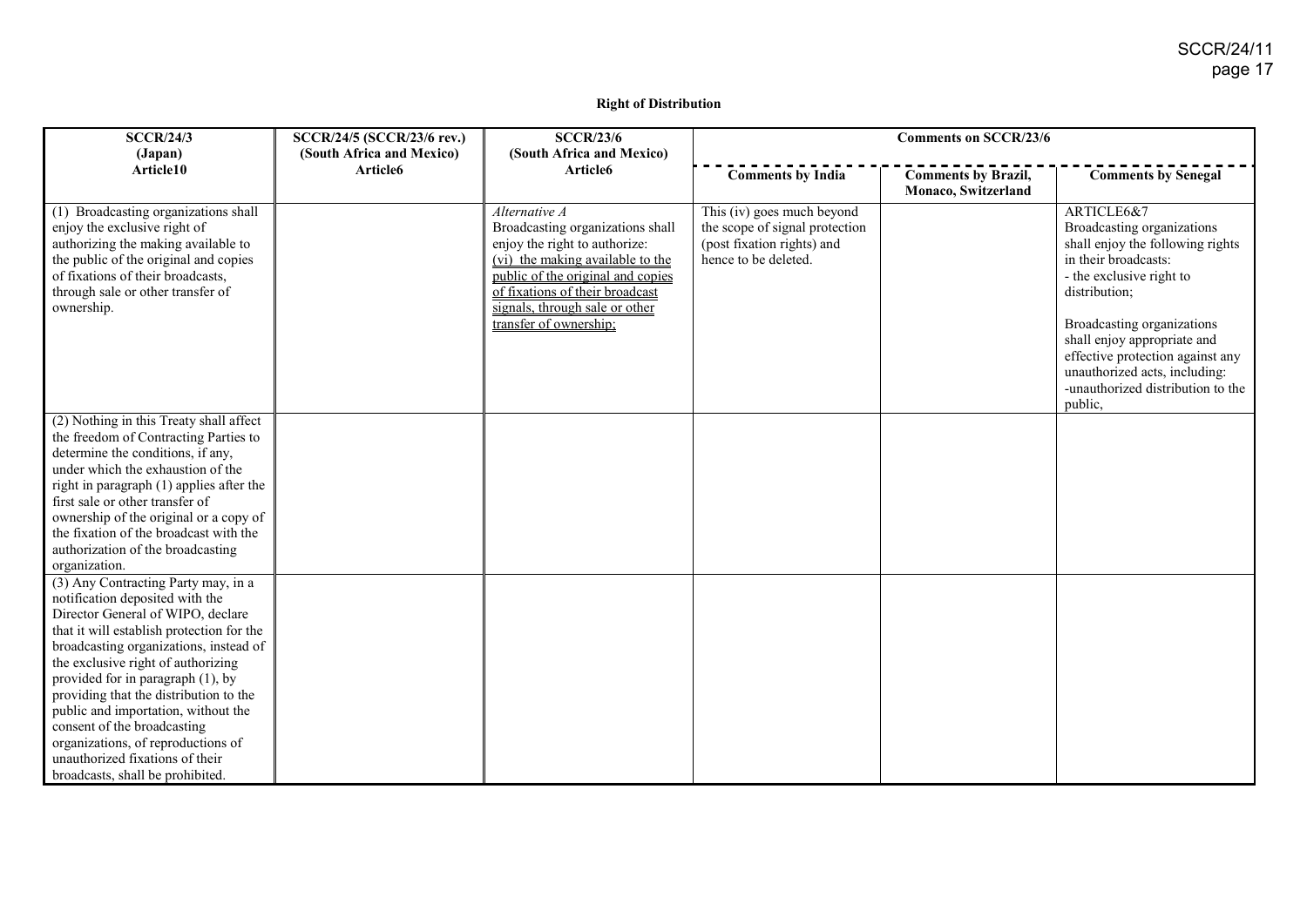#### **Right of Transmission Following Fixation**

| <b>SCCR/24/3</b>                                                                | SCCR/24/5 (SCCR/23/6 rev.)                                          | <b>SCCR/23/6</b>                   |                          | <b>Comments on SCCR/23/6</b> |                                    |
|---------------------------------------------------------------------------------|---------------------------------------------------------------------|------------------------------------|--------------------------|------------------------------|------------------------------------|
| (Japan)                                                                         | (South Africa and Mexico)                                           | (South Africa and Mexico)          | <b>Comments by India</b> | <b>Comments by Brazil,</b>   | <b>Comments by Senegal</b>         |
| Article11                                                                       | Article6                                                            | Article <sub>6</sub>               |                          | Monaco, Switzerland          |                                    |
| Alternative 11.1                                                                |                                                                     |                                    |                          |                              | ARTICLE6&7                         |
| (1) Broadcasting organizations shall                                            | (1) Broadcasting organizations shall                                | Broadcasting organizations shall   |                          |                              | Broadcasting organizations shall   |
| enjoy the exclusive right of authorizing                                        | enjoy the exclusive right to authorize:                             | enjoy the right to authorize:      |                          |                              | enjoy the following rights in      |
| the transmission by any means for the                                           | (i) the communication of their                                      | (viii) the transmission by any     |                          |                              | their broadcasts:                  |
| reception by the public of their broadcasts                                     | broadcast signals to the public, by                                 | means for the reception by the     |                          |                              | - the exclusive right to the post- |
| following fixation of such broadcasts.                                          | any means, including the making                                     | public of their broadcasts signals |                          |                              | fixation transmission, by any      |
|                                                                                 | available to the public of fixations of                             | following fixation of such         |                          |                              | means, of their broadcasts, for    |
| (2) Any Contracting Party may, in a                                             | the broadcast signal in such a way                                  | broadcasts signals.                |                          |                              | reception by the public;           |
| notification deposited with the Director                                        | that members of the public may<br>access them from a place and at a |                                    |                          |                              | Broadcasting organizations shall   |
| General of WIPO, declare that it will                                           | time individually chosen by them;                                   |                                    |                          |                              | enjoy appropriate and effective    |
| establish protection for the broadcasting                                       |                                                                     |                                    |                          |                              | protection against any             |
| organizations, instead of the exclusive                                         |                                                                     |                                    |                          |                              | unauthorized acts, including:      |
| right of authorizing provided for in<br>paragraph $(1)$ , by providing that the |                                                                     |                                    |                          |                              | -unauthorized post-fixation        |
| transmission, without the consent of the                                        |                                                                     |                                    |                          |                              | transmission.                      |
| broadcasting organizations, of their                                            |                                                                     |                                    |                          |                              |                                    |
| broadcasts from unauthorized fixations of                                       |                                                                     |                                    |                          |                              |                                    |
| their broadcasts shall be prohibited.                                           |                                                                     |                                    |                          |                              |                                    |
|                                                                                 |                                                                     |                                    |                          |                              |                                    |
| Alternative 11.2                                                                |                                                                     |                                    |                          |                              |                                    |
| (1) Broadcasting organizations shall                                            |                                                                     |                                    |                          |                              |                                    |
| enjoy the exclusive right of authorizing                                        |                                                                     |                                    |                          |                              |                                    |
| the transmission by broadcasting or                                             |                                                                     |                                    |                          |                              |                                    |
| cablecasting, excluding over computer                                           |                                                                     |                                    |                          |                              |                                    |
| networks for the reception by the public                                        |                                                                     |                                    |                          |                              |                                    |
| of their broadcasts following fixation of                                       |                                                                     |                                    |                          |                              |                                    |
| such broadcasts.                                                                |                                                                     |                                    |                          |                              |                                    |
| (2) Any Contracting Party may, in a                                             |                                                                     |                                    |                          |                              |                                    |
| notification deposited with the Director                                        |                                                                     |                                    |                          |                              |                                    |
| General of WIPO, declare that it will                                           |                                                                     |                                    |                          |                              |                                    |
| establish protection for the broadcasting                                       |                                                                     |                                    |                          |                              |                                    |
| organizations, instead of the exclusive                                         |                                                                     |                                    |                          |                              |                                    |
| right of authorizing provided for in                                            |                                                                     |                                    |                          |                              |                                    |
| paragraph $(1)$ , by providing that                                             |                                                                     |                                    |                          |                              |                                    |
| broadcasting or cablecasting, without the                                       |                                                                     |                                    |                          |                              |                                    |
| consent of the broadcasting organizations,                                      |                                                                     |                                    |                          |                              |                                    |
| of their broadcasts from unauthorized                                           |                                                                     |                                    |                          |                              |                                    |
| fixations of their broadcasts, shall be                                         |                                                                     |                                    |                          |                              |                                    |
| prohibited.                                                                     |                                                                     |                                    |                          |                              |                                    |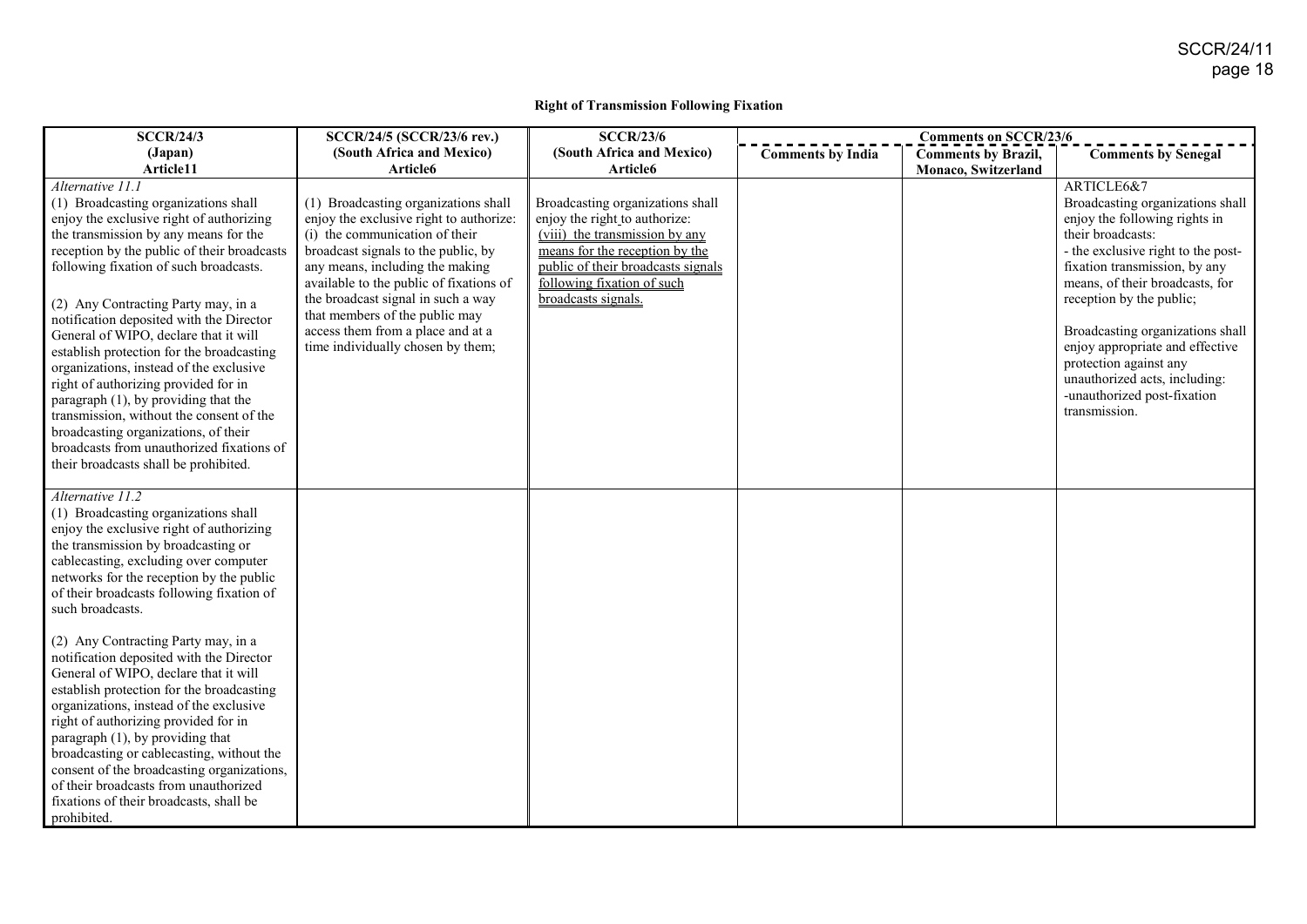#### **Right of Making Available of Fixed Broadcasts**

| <b>SCCR/24/3</b>                                                                                                                                                                                                                                                                                                                                                                                                                                                                                                                                                                                                                        | SCCR/24/5 (SCCR/23/6 rev.)                                                                                                                                                                                                                                                                                                                                                              | <b>SCCR/23/6</b>                                                                                                                                                                                                                                                                                                                                                                                                                                                                                             |                          | <b>Comments on SCCR/23/6</b> |                                                                                                                                                                 |
|-----------------------------------------------------------------------------------------------------------------------------------------------------------------------------------------------------------------------------------------------------------------------------------------------------------------------------------------------------------------------------------------------------------------------------------------------------------------------------------------------------------------------------------------------------------------------------------------------------------------------------------------|-----------------------------------------------------------------------------------------------------------------------------------------------------------------------------------------------------------------------------------------------------------------------------------------------------------------------------------------------------------------------------------------|--------------------------------------------------------------------------------------------------------------------------------------------------------------------------------------------------------------------------------------------------------------------------------------------------------------------------------------------------------------------------------------------------------------------------------------------------------------------------------------------------------------|--------------------------|------------------------------|-----------------------------------------------------------------------------------------------------------------------------------------------------------------|
| (Japan)                                                                                                                                                                                                                                                                                                                                                                                                                                                                                                                                                                                                                                 | (South Africa and Mexico)                                                                                                                                                                                                                                                                                                                                                               | (South Africa and Mexico)                                                                                                                                                                                                                                                                                                                                                                                                                                                                                    | <b>Comments by India</b> | <b>Comments by Brazil,</b>   | <b>Comments by Senegal</b>                                                                                                                                      |
| Article12                                                                                                                                                                                                                                                                                                                                                                                                                                                                                                                                                                                                                               | Article6                                                                                                                                                                                                                                                                                                                                                                                | Article6                                                                                                                                                                                                                                                                                                                                                                                                                                                                                                     |                          | Monaco, Switzerland          |                                                                                                                                                                 |
| (1) Broadcasting organizations<br>shall enjoy the exclusive right of<br>authorizing the making available to<br>the public of their broadcasts from<br>fixations, by wire or wireless<br>means, in such a way that members<br>of the public may access them from<br>a place and at a time individually<br>chosen by them.                                                                                                                                                                                                                                                                                                                | Broadcasting organizations<br>shall enjoy the exclusive right to<br>authorize:<br>(i) The communication of their<br>broadcast signals to the public, by<br>any means, including the making<br>available to the public of fixations<br>of the broadcast signal in such a<br>way that members of the public may<br>access them from a place and at a<br>time individually chosen by them; | Alternative A<br>Broadcasting organizations shall<br>enjoy the right to authorize:<br>(i) the communication of their<br>broadcast signals to the public, by<br>any means, including the making<br>available to the public of their<br>broadcast signals in such a way that<br>members of the public may access<br>them from a place and at a time<br>individually chosen by them;<br>Alternative B<br>(1) Broadcasting organizations<br>shall enjoy the right to authorize:<br>(i) The transmission of their |                          |                              | ARTICLE6<br>Broadcasting organizations shall<br>enjoy the following rights in<br>their broadcasts:<br>- the right to make available<br>fixations of broadcasts; |
|                                                                                                                                                                                                                                                                                                                                                                                                                                                                                                                                                                                                                                         |                                                                                                                                                                                                                                                                                                                                                                                         | broadcast signal to the public.                                                                                                                                                                                                                                                                                                                                                                                                                                                                              |                          |                              |                                                                                                                                                                 |
| (2) Any Contracting Party may, in<br>a notification deposited with the<br>Director General of WIPO, declare<br>that it will establish protection for<br>the broadcasting organizations,<br>instead of the exclusive right of<br>authorizing provided for in<br>paragraph (1), by providing that the<br>making available to the public,<br>without the consent of the<br>broadcasting organizations, of their<br>broadcasts from unauthorized<br>fixations, by wire or wireless<br>means, in such a way that members<br>of the public may access them from<br>a place and at a time individually<br>chosen by them, shall be prohibited. |                                                                                                                                                                                                                                                                                                                                                                                         |                                                                                                                                                                                                                                                                                                                                                                                                                                                                                                              |                          |                              |                                                                                                                                                                 |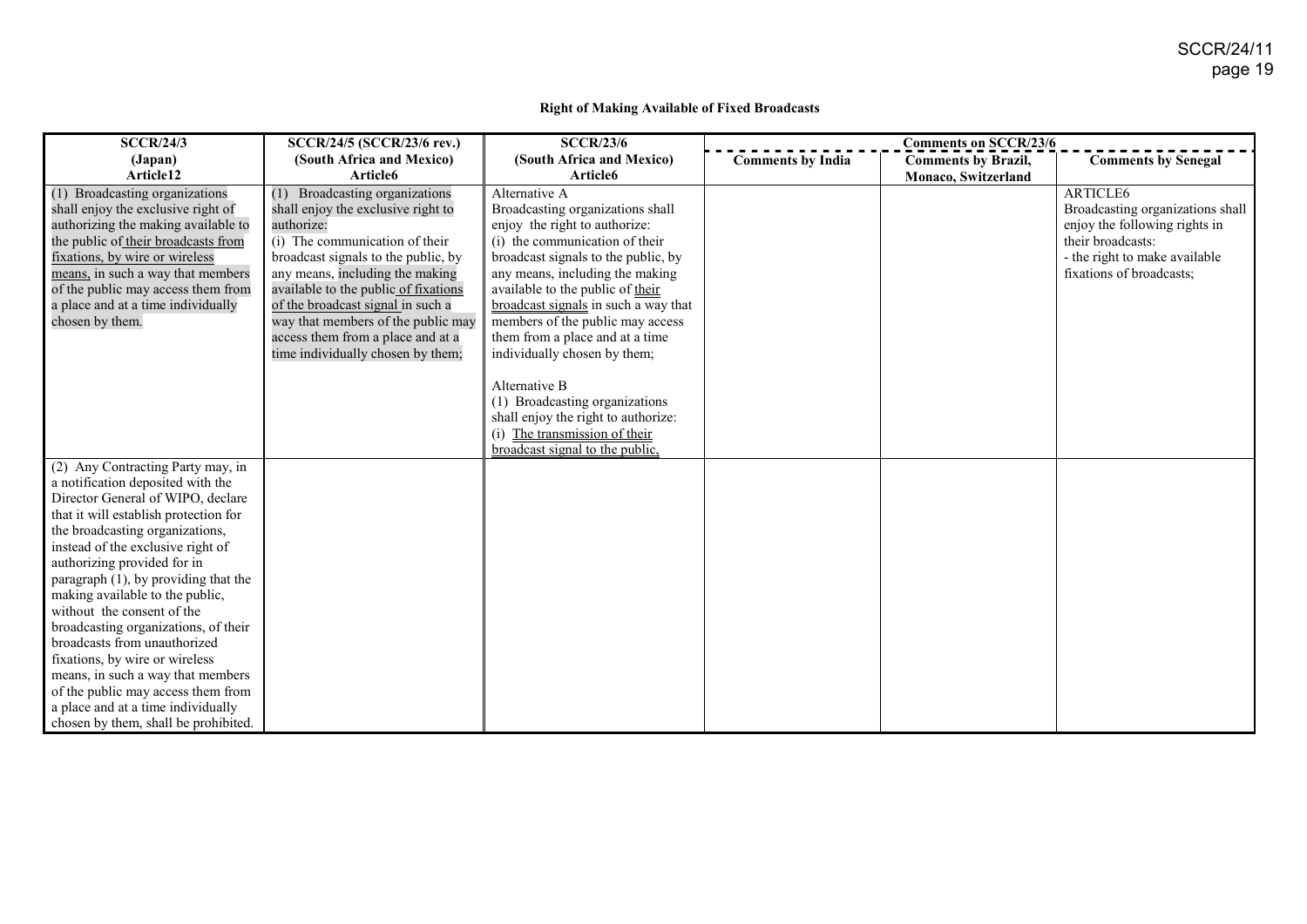#### **Protection in Relation to Signals Prior to Broadcasting**

| <b>SCCR/24/3</b>                                                                                                                                                                                                                                                                                            | <b>SCCR/24/5 (SCCR/23/6 rev.)</b>                                                                                                                                                                                                                                                                                                             | <b>SCCR/23/6</b>                                                                                                                                                                                                                                                                                                                                                                                                                                                                     | <b>Comments on SCCR/23/6</b> |                                                                                                                                |                            |
|-------------------------------------------------------------------------------------------------------------------------------------------------------------------------------------------------------------------------------------------------------------------------------------------------------------|-----------------------------------------------------------------------------------------------------------------------------------------------------------------------------------------------------------------------------------------------------------------------------------------------------------------------------------------------|--------------------------------------------------------------------------------------------------------------------------------------------------------------------------------------------------------------------------------------------------------------------------------------------------------------------------------------------------------------------------------------------------------------------------------------------------------------------------------------|------------------------------|--------------------------------------------------------------------------------------------------------------------------------|----------------------------|
| (Japan)                                                                                                                                                                                                                                                                                                     | (South Africa and Mexico)                                                                                                                                                                                                                                                                                                                     | (South Africa and Mexico)                                                                                                                                                                                                                                                                                                                                                                                                                                                            | <b>Comments by India</b>     | <b>Comments by Brazil, Monaco,</b>                                                                                             | <b>Comments by Senegal</b> |
| Article13<br>Alternative 13.1<br>Broadcasting organizations shall<br>enjoy adequate and effective legal<br>protection against any acts referred<br>to in Article 6 to 12 of this Treaty in<br>relation to their signals prior to<br>broadcasting.                                                           | Article6<br>(1) Broadcasting organizations<br>shall enjoy the exclusive right to<br>authorize:<br>(iii) The use of a pre-broadcast<br>signal intended for them.                                                                                                                                                                               | Article6<br>Alternative A<br>Broadcasting organizations shall<br>enjoy the right to authorize:<br>(vii) the use of a pre-broadcast<br>signal intended for them;                                                                                                                                                                                                                                                                                                                      |                              | <b>Switzerland</b><br><b>Comment by Switzerland;</b><br>Request for a precise definition of<br>the term "pre-broadcast signal" |                            |
| Alternative 13.2<br>Contracting Parties shall provide<br>adequate and effective legal<br>protection in relation to their<br>signals prior to broadcasting. The<br>means of the protection granted by<br>this Article shall be governed by<br>the legislation of the country where<br>protection is claimed. | (2) With respect to the acts under<br>paragraphs $(1)(ii)$ and $(iii)$ , in this<br>article, it shall be a matter for<br>domestic law of the Contracting<br>Party where protection of this right<br>is claimed to determine the<br>conditions under which it may be<br>exercised, provided that such<br>protection is adequate and effective. | Alternative B<br>(1) Broadcasting organizations shall<br>enjoy the right to authorize:<br>(iii) The use of pre-broadcast signal.<br>(2) With respect to the acts under<br>paragraphs $(1)(ii)$ and $(iii)$ , in this<br>article, it shall be a matter for<br>domestic law of the Contracting<br>Party where protection of this right<br>is claimed to determine the<br>conditions under which it may be<br>exercised, provided that such<br>protection is adequate and<br>effective. |                              |                                                                                                                                |                            |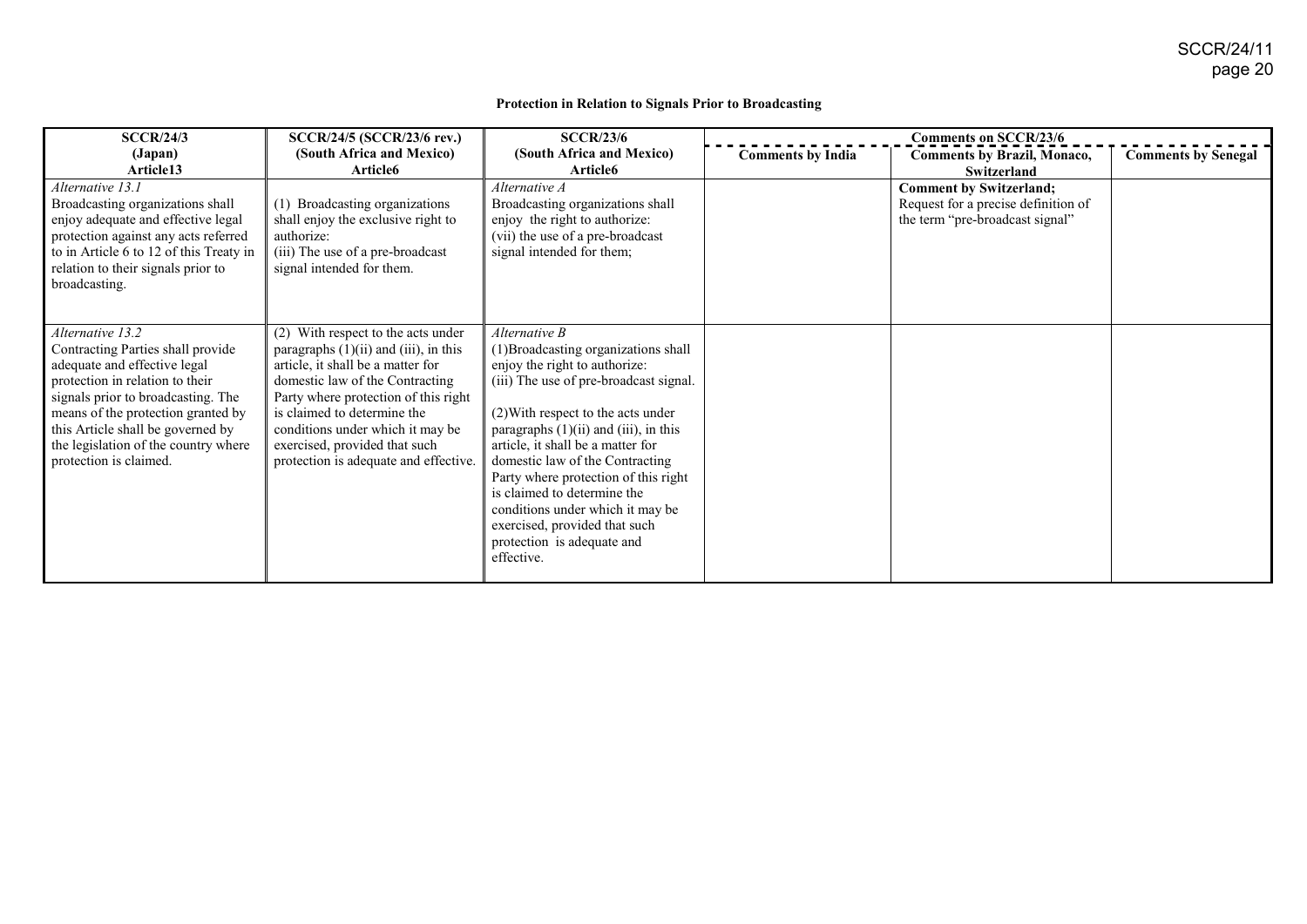| <b>Limitations and Exceptions</b>                |                                             |                                                                                          |                 |                              |                                                          |  |  |
|--------------------------------------------------|---------------------------------------------|------------------------------------------------------------------------------------------|-----------------|------------------------------|----------------------------------------------------------|--|--|
| <b>SCCR/24/3</b>                                 | SCCR/24/5 (SCCR/23/6 rev.)                  | <b>SCCR/23/6</b>                                                                         |                 | <b>Comments on SCCR/23/6</b> |                                                          |  |  |
| (Japan)                                          | (South Africa and Mexico)                   | (South Africa and Mexico)                                                                | <b>Comments</b> | <b>Comments by Brazil,</b>   | <b>Comments by Senegal</b>                               |  |  |
| Article14                                        | Article7                                    | Article7                                                                                 | by India        | <b>Monaco, Switzerland</b>   |                                                          |  |  |
| Alternative 14.1                                 |                                             |                                                                                          |                 | <b>Comment by</b>            | <b>ARTICLE8</b>                                          |  |  |
| (1) Contracting Parties may, in their national   |                                             |                                                                                          |                 | Monaco                       | The following uses of                                    |  |  |
| legislation, provide for the same kinds of       |                                             |                                                                                          |                 | With regard to Article       | broadcasts are permitted                                 |  |  |
| limitations or exceptions with regard to the     |                                             |                                                                                          |                 | 7, on limitations and        | without requiring the                                    |  |  |
| protection of broadcasting organizations as      |                                             |                                                                                          |                 | exceptions, the              | authorization of                                         |  |  |
| they provide for, in their national legislation, |                                             |                                                                                          |                 | Principality of              | broadcasting organizations:                              |  |  |
| in connection with the protection of copyright   |                                             |                                                                                          |                 | Monaco is of the view        | private use; the use of short                            |  |  |
| in literary and artistic works, and the          |                                             |                                                                                          |                 | that exceptions              | excerpts in connection with                              |  |  |
| protection of related rights.                    |                                             |                                                                                          |                 | relating to the use of       | the reporting of current                                 |  |  |
| (2) Contracting Parties shall confine any        |                                             |                                                                                          |                 | broadcast signals for        | events; use for the purposes                             |  |  |
| limitations of or exceptions to rights provided  |                                             |                                                                                          |                 | educational purposes         | of education and scientific                              |  |  |
| for in this Treaty to certain special cases      |                                             |                                                                                          |                 | must be designed to          | research.                                                |  |  |
| which do not conflict with a normal              |                                             |                                                                                          |                 | strengthen educational       | Comments on article 8:                                   |  |  |
| exploitation of the broadcast and do not         |                                             |                                                                                          |                 | or research usage, in        | Provision must be made for                               |  |  |
| unreasonably prejudice the legitimate interests  |                                             |                                                                                          |                 | order to ensure access       | limitations and exceptions                               |  |  |
| of the broadcasting organization.                |                                             |                                                                                          |                 | to content for teachers      | that respond to the                                      |  |  |
| Alternative 14.2                                 |                                             |                                                                                          |                 | and researchers. This        | legitimate needs of visually                             |  |  |
| $(1)$ Any Contracting Party may, in its domestic | (1) Any Contracting State may, in its       | (1) Any Contracting State may, in its                                                    |                 | aim should be clearly        | impaired persons, as well as                             |  |  |
| laws and regulations, provide for exceptions to  | domestic laws and regulations, provide for  | domestic laws and regulations, provide for                                               |                 | stated in the text; the      | to the needs of archive                                  |  |  |
| the protection guaranteed by this Treaty:        | exceptions to the protection guaranteed by  | exceptions to the protection guaranteed by                                               |                 | terms "short excerpts"       | services and libraries,                                  |  |  |
| (a) private use;                                 | this Treaty as regards:                     | this Treaty as regards:                                                                  |                 | and "current events"         | provided that these                                      |  |  |
| (b) use of short excerpts in connection          | (i) private use;                            | (i) private use;                                                                         |                 | need to be defined in        | limitations and exceptions<br>do not conflict with the   |  |  |
| with the reporting of current events;            | (ii) use of short excerpts in connection    | (ii) use of short excerpts in connection                                                 |                 | order to avoid any           |                                                          |  |  |
| (c) ephemeral fixation by a broadcasting         | with the reporting of current events;       | with the reporting of current events;                                                    |                 | problems regarding           | normal exploitation of                                   |  |  |
| organization by means of its own                 | (iii) use solely for the purposes of        | (iii) use solely for the purposes of                                                     |                 | interpretation.              | broadcasts, or unjustifiably<br>prejudice the legitimate |  |  |
| facilities and for its own broadcasts;           | education and scientific research.          | education and scientific research.                                                       |                 |                              | interests of broadcasting                                |  |  |
| (d) use solely for the purposes of teaching      |                                             |                                                                                          |                 |                              | organizations.                                           |  |  |
| or scientific research;                          |                                             |                                                                                          |                 |                              | To the same end, the need to                             |  |  |
| (2) Irrespective of paragraph 1 of this article, | (2) Notwithstanding the contents of         | (2) Notwithstanding the contents of                                                      |                 |                              | protect the interests of                                 |  |  |
| any Contracting Party may, in its domestic       | paragraph (1) of this Article, any          | paragraph (1) of this Article, any                                                       |                 |                              | content owners must be                                   |  |  |
| laws and regulations, provide for the same       | Contracting State may, in its domestic laws | Contracting State may, in its domestic laws                                              |                 |                              | taken into account.                                      |  |  |
| kinds of limitations or exceptions with regard   | and regulations, provide for same or other  | and regulations, provide for same or                                                     |                 |                              | Grounds:                                                 |  |  |
| to the protection of broadcasting                | limitations or exceptions as are applied in | further limitations or exceptions as are                                                 |                 |                              | The implementation of the                                |  |  |
| organizations, as it provides, for in its        | connection with works protected by          | applied in connection with the protection                                                |                 |                              | World Intellectual Property                              |  |  |
| domestic laws and regulations, in connection     | copyright to the extent such exceptions and | of copyright in copyrightable works to the<br>extent such exceptions and limitations are |                 |                              | Organization Development                                 |  |  |
| with the protection of copyright in literary and | limitations are confined to special cases   | confined to special cases that do not                                                    |                 |                              | Agenda.                                                  |  |  |
| artistic works.                                  | that do not conflict with the normal        | conflict with the normal exploitation of the                                             |                 |                              |                                                          |  |  |
|                                                  | exploitation of the broadcast signal and do | broadcast signal and do not unreasonable                                                 |                 |                              |                                                          |  |  |
|                                                  | not unreasonably prejudice the legitimate   | prejudice the legitimate interests of the                                                |                 |                              |                                                          |  |  |
|                                                  | interests of the broadcasting organization. | broadcasting organization.                                                               |                 |                              |                                                          |  |  |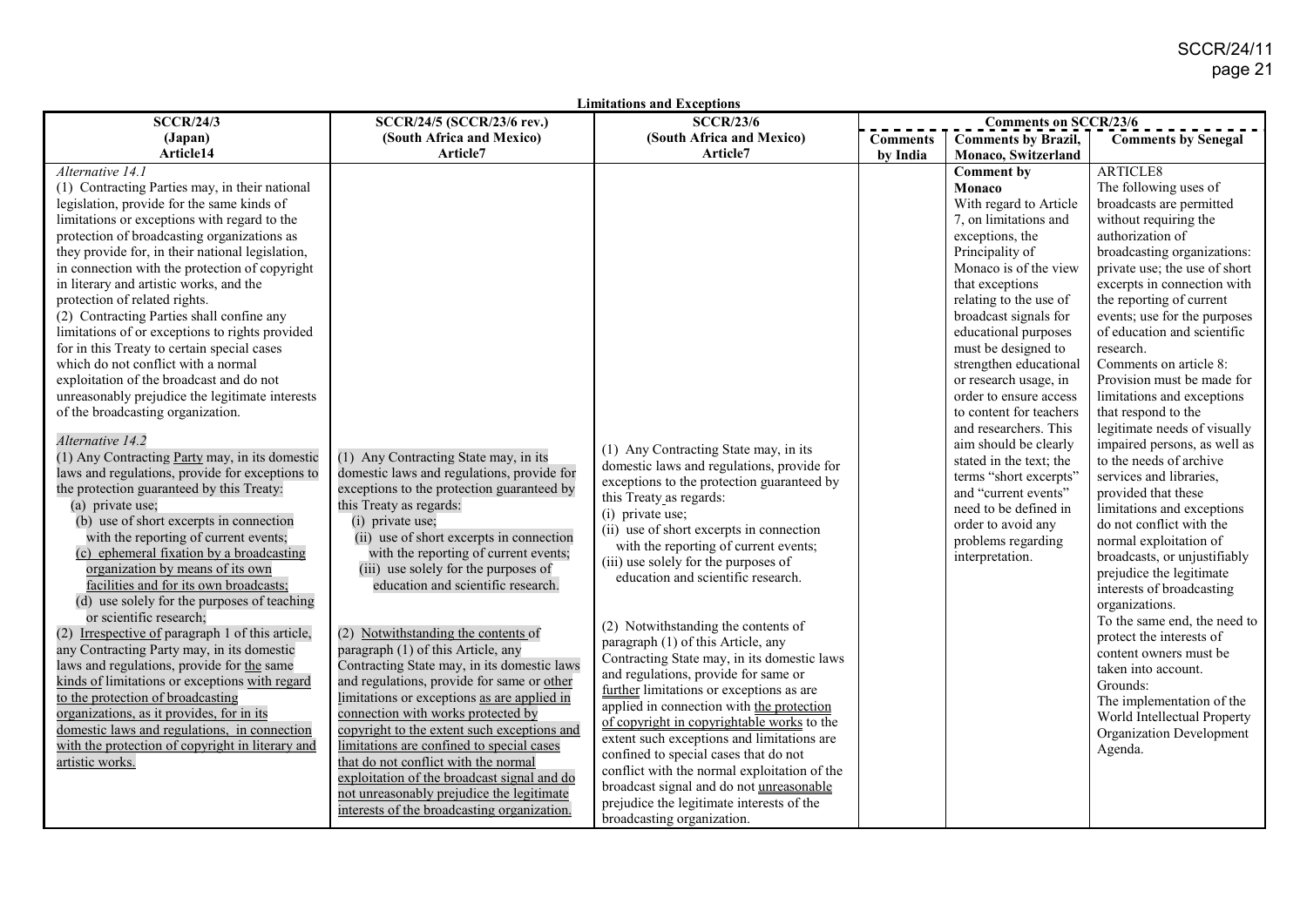#### **Term of Protection**

| <b>SCCR/24/3</b>                                                                                                                                                                                                                                            | SCCR/24/5 (SCCR/23/6 rev.)<br>(South Africa and Mexico)                                                                                                                                                                                                                                                                                                                                                                                                                                                                                                                                                                                                                                                                                                          | <b>SCCR/23/6</b>                                                                                                                                                                                                                  | <b>Comments on SCCR/23/6</b>                                                                     |                                                                                                                                                                                                                                                                                                                                            |                                                                                                                                                                                                                                                                                                                                                                       |
|-------------------------------------------------------------------------------------------------------------------------------------------------------------------------------------------------------------------------------------------------------------|------------------------------------------------------------------------------------------------------------------------------------------------------------------------------------------------------------------------------------------------------------------------------------------------------------------------------------------------------------------------------------------------------------------------------------------------------------------------------------------------------------------------------------------------------------------------------------------------------------------------------------------------------------------------------------------------------------------------------------------------------------------|-----------------------------------------------------------------------------------------------------------------------------------------------------------------------------------------------------------------------------------|--------------------------------------------------------------------------------------------------|--------------------------------------------------------------------------------------------------------------------------------------------------------------------------------------------------------------------------------------------------------------------------------------------------------------------------------------------|-----------------------------------------------------------------------------------------------------------------------------------------------------------------------------------------------------------------------------------------------------------------------------------------------------------------------------------------------------------------------|
| (Japan)<br>Article15                                                                                                                                                                                                                                        | Article8                                                                                                                                                                                                                                                                                                                                                                                                                                                                                                                                                                                                                                                                                                                                                         | (South Africa and Mexico)<br>Article8                                                                                                                                                                                             | <b>Comments by India</b>                                                                         | <b>Comments by Brazil, Monaco,</b><br><b>Switzerland</b>                                                                                                                                                                                                                                                                                   | <b>Comments by Senegal</b>                                                                                                                                                                                                                                                                                                                                            |
| Alternative 15.1<br>The term of protection to be<br>granted to broadcasting<br>organizations under this Treaty shall<br>last, at least, until the end of a<br>period of 50 years computed from<br>the end of the year in which the<br>broadcast took place. |                                                                                                                                                                                                                                                                                                                                                                                                                                                                                                                                                                                                                                                                                                                                                                  |                                                                                                                                                                                                                                   | Delete this article since<br>there is no need for fixing<br>term as only signal is<br>protected. | <b>Comment by Monaco;</b><br>The term of protection provided<br>for under Article 8 seems much<br>too vague. The Principality of<br>Monaco believes that a single,<br>harmonized term should be<br>established at the international<br>level, given that broadcasting<br>services are becoming<br>increasingly transnational in<br>nature. | ARTICLE9<br>The term of protection granted<br>to broadcasting organizations<br>under this Draft Treaty must last<br>for a minimum period of 50<br>years computed from the date<br>on which the broadcast was first<br>communicated to the public; the<br>term of protection shall run<br>from January 1 of the calendar<br>year following the first<br>communication. |
| Alternative 15.2<br>The term of protection to be<br>granted to broadcasting<br>organizations under this Treaty shall<br>last, at least, until the end of a<br>period of 20 years computed from<br>the end of the year in which the<br>broadcast took place. | Alternative A<br>The term of protection to be<br>granted to broadcasting<br>organizations under this Treaty shall<br>last for a minimum period of 20<br>years computed from the end of the<br>year in which the broadcast signal<br>was broadcast.<br>Alternative B<br>(1) Contracting parties may provide<br>in its national law the term of<br>protection to be granted to the<br>beneficiaries under this treaty,<br>(2) Notwithstanding the contents of<br>paragraph (1), such a term of<br>protection shall not be in conflict<br>with the normal exploitation of the<br>broadcast signal and do not<br>unreasonably prejudice the<br>legitimate rights of the broadcasting<br>organizations nor the rights holders.<br>Alternative C<br>No such provision. | The term of protection to be<br>granted to broadcasting<br>organizations under this Treaty shall<br>last for a minimum period of 20<br>years computed from the end of the<br>year in which the broadcast signal<br>was broadcast. |                                                                                                  |                                                                                                                                                                                                                                                                                                                                            |                                                                                                                                                                                                                                                                                                                                                                       |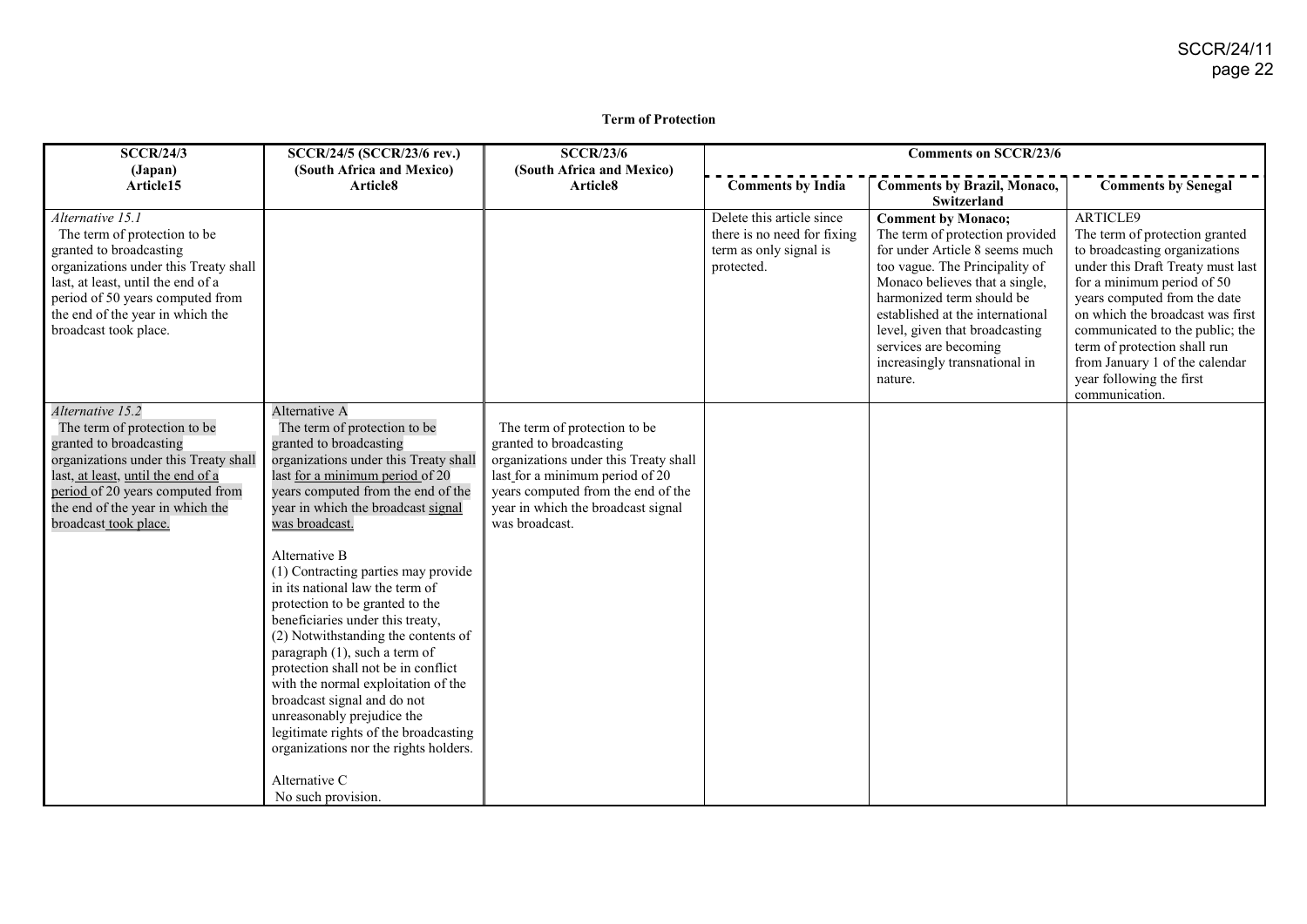| <b>Obligations Concerning Technological Measures</b>                                                                                                                                                                                                                                                                                                                                                                                                                        |                                                                                                                                                                                                                                                                                                                                                                                                                                                                             |                                                                                                                                                                                                                                                                                                                                                                                                                                                                                                                                        |                                                                                                                                                                                                                                                                                                                                                                                                                                                                                                                                                                                                                                |                                                      |                                                                                                                                                                                                                                                                                                                                                                                                                                                                                                                                                                                                                                                                                                                                                                                                                                                                                                                                                                                                                                                                                                                                                                                  |
|-----------------------------------------------------------------------------------------------------------------------------------------------------------------------------------------------------------------------------------------------------------------------------------------------------------------------------------------------------------------------------------------------------------------------------------------------------------------------------|-----------------------------------------------------------------------------------------------------------------------------------------------------------------------------------------------------------------------------------------------------------------------------------------------------------------------------------------------------------------------------------------------------------------------------------------------------------------------------|----------------------------------------------------------------------------------------------------------------------------------------------------------------------------------------------------------------------------------------------------------------------------------------------------------------------------------------------------------------------------------------------------------------------------------------------------------------------------------------------------------------------------------------|--------------------------------------------------------------------------------------------------------------------------------------------------------------------------------------------------------------------------------------------------------------------------------------------------------------------------------------------------------------------------------------------------------------------------------------------------------------------------------------------------------------------------------------------------------------------------------------------------------------------------------|------------------------------------------------------|----------------------------------------------------------------------------------------------------------------------------------------------------------------------------------------------------------------------------------------------------------------------------------------------------------------------------------------------------------------------------------------------------------------------------------------------------------------------------------------------------------------------------------------------------------------------------------------------------------------------------------------------------------------------------------------------------------------------------------------------------------------------------------------------------------------------------------------------------------------------------------------------------------------------------------------------------------------------------------------------------------------------------------------------------------------------------------------------------------------------------------------------------------------------------------|
| <b>SCCR/24/3</b>                                                                                                                                                                                                                                                                                                                                                                                                                                                            | SCCR/24/5 (SCCR/23/6 rev.)                                                                                                                                                                                                                                                                                                                                                                                                                                                  | <b>SCCR/23/6</b>                                                                                                                                                                                                                                                                                                                                                                                                                                                                                                                       | <b>Comments on SCCR/23/6</b>                                                                                                                                                                                                                                                                                                                                                                                                                                                                                                                                                                                                   |                                                      |                                                                                                                                                                                                                                                                                                                                                                                                                                                                                                                                                                                                                                                                                                                                                                                                                                                                                                                                                                                                                                                                                                                                                                                  |
| (Japan)<br>Article16                                                                                                                                                                                                                                                                                                                                                                                                                                                        | (South Africa and Mexico)<br>Article9                                                                                                                                                                                                                                                                                                                                                                                                                                       | (South Africa and Mexico)<br>Article9                                                                                                                                                                                                                                                                                                                                                                                                                                                                                                  | <b>Comments by India</b>                                                                                                                                                                                                                                                                                                                                                                                                                                                                                                                                                                                                       | <b>Comments by</b><br>Brazil, Monaco,<br>Switzerland | <b>Comments by Senegal</b>                                                                                                                                                                                                                                                                                                                                                                                                                                                                                                                                                                                                                                                                                                                                                                                                                                                                                                                                                                                                                                                                                                                                                       |
| (1) Contracting Parties shall<br>provide adequate legal<br>protection and effective legal<br>remedies against the<br>circumvention of effective<br>technological measures that are<br>used by broadcasting<br>organizations in connection<br>with the exercise of their rights<br>under this Treaty and that<br>restrict acts, in respect of their<br>broadcasts, that are not<br>authorized by the broadcasting<br>organizations concerned or are<br>not permitted by law. | (1) Contracting Parties shall<br>provide adequate legal<br>protection and effective legal<br>remedies against the<br>circumvention of effective<br>technological measures that are<br>used by broadcasting<br>organizations in connection<br>with the exercise of their rights<br>under this Treaty and that<br>restrict acts, in respect of their<br>broadcasts, that are not<br>authorized by the broadcasting<br>organizations concerned or are<br>not permitted by law. | (1) Contracting Parties shall provide<br>adequate legal protection and effective legal<br>remedies against the circumvention of<br>effective technological measures that are<br>used by broadcasting organizations in<br>connection with the exercise of their rights<br>under this Treaty and that restrict acts, in<br>respect of their broadcast signals, that are<br>not authorized by the broadcasting<br>organizations concerned or are not<br>permitted by law.                                                                 | There is no need for TPM<br>or RMI since this relate to<br>protecting content. What<br>is needed is the protection<br>to the signal. We may<br>argue for replacing this<br>and the next article with<br>the following;<br>Protection of Encryption<br>and information relevant<br>for protection<br>Contracting Parties shall<br>provide adequate and<br>effective legal protection<br>against:<br>(1)unauthorized<br>decryption of an<br>encrypted broadcast;<br>(2) removal or alternation<br>of any electronic<br>information relevant for<br>the application of the<br>protection of the<br>broadcasting<br>organizations. |                                                      | <b>ARTICLE 10</b><br>The Contracting Parties must provide<br>adequate legal protection and effective legal<br>remedies against any attempt to circumvent,<br>or circumvention of, technological protection<br>measures implemented by broadcasting<br>organizations in connection with the exercise<br>of their rights under the provisions of this<br>Draft Treaty.<br>The aim of these technological measures is to<br>restrict acts, in respect of their broadcasts, that<br>are not authorized by the broadcasting<br>organizations concerned, such as:<br>- the decoding of encrypted signals;<br>- the reception, distribution and<br>communication to the public of such<br>program-carrying signals, without the<br>authorization of the broadcasting organization<br>concerned;<br>- participation in the manufacture, import,<br>sale or any other act making available a<br>device or system capable of decoding an<br>encrypted signal.<br>Comments on Article 10:<br>The use of technological protection measures<br>should in no way constitute an obstacle to<br>access to broadcast programs for visually<br>impaired persons, archive services or<br>libraries. |
|                                                                                                                                                                                                                                                                                                                                                                                                                                                                             | (2) Without limiting the<br>foregoing, Contracting Parties<br>shall provide adequate and<br>effective legal protection<br>against:<br>(i) unauthorized decryption of<br>an encrypted broadcast signal;<br>(ii) removal or alteration of any<br>electronic information relevant<br>for the application of the<br>protection of the broadcasting<br>organizations.                                                                                                            | (2) Contracting parties may, in the absence<br>of voluntary measures by the relevant rights<br>holders, expressly provide that the legal<br>protection and legal remedies contemplated<br>in paragraph 1) of this Article shall not<br>apply to situations where national laws<br>relating to the protection of the work being<br>broadcast or the broadcast itself would<br>permit the work to be used, where the<br>enforcement and exercise of such legal<br>protections or remedies would adversely<br>impact such permitted uses. |                                                                                                                                                                                                                                                                                                                                                                                                                                                                                                                                                                                                                                |                                                      |                                                                                                                                                                                                                                                                                                                                                                                                                                                                                                                                                                                                                                                                                                                                                                                                                                                                                                                                                                                                                                                                                                                                                                                  |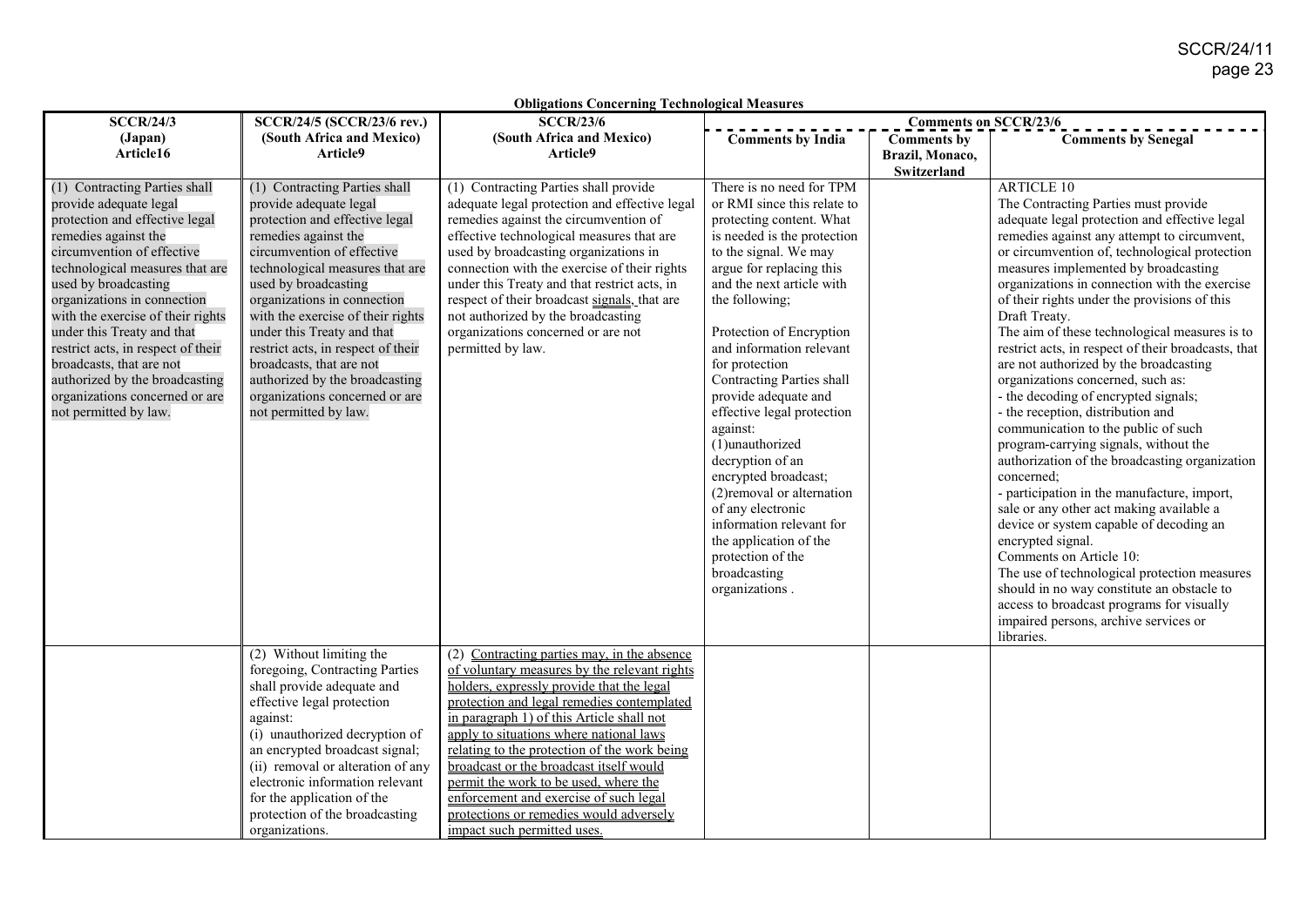## SCCR/24/11

|                                    |  | page 24 |
|------------------------------------|--|---------|
| (3) Contracting parties shall      |  |         |
| provide adequate legal             |  |         |
| protection and effective legal     |  |         |
| remedies against the               |  |         |
| circumvention of technological     |  |         |
| measures that are used by          |  |         |
| broadcasting organizations in      |  |         |
| connection with the exercise of    |  |         |
| their rights under this Treaty     |  |         |
| and that restrict acts, in respect |  |         |
| of their broadcast signals, which  |  |         |
| are not authorized by the          |  |         |
| broadcasting organizations         |  |         |
| concerned or permitted by law.     |  |         |
|                                    |  |         |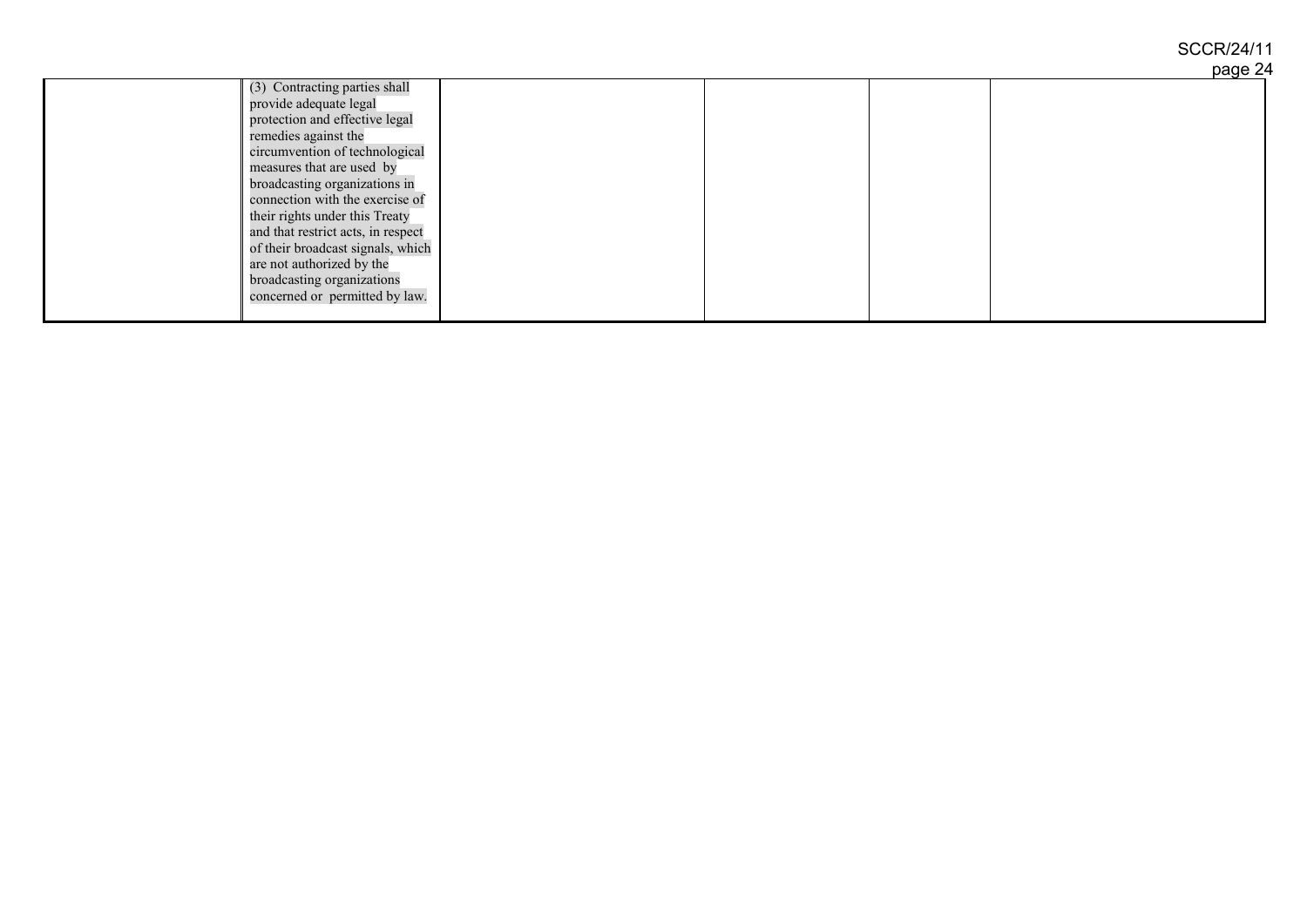| <b>SCCR/24/3</b>                                    | SCCR/24/5 (SCCR/23/6 rev.)                   | Obligations Concerning Rights Management Information<br><b>SCCR/23/6</b> |                 |                            | <b>Comments on SCCR/23/6</b>                                                                         |
|-----------------------------------------------------|----------------------------------------------|--------------------------------------------------------------------------|-----------------|----------------------------|------------------------------------------------------------------------------------------------------|
| (Japan)                                             | (South Africa and Mexico)                    | (South Africa and Mexico)                                                | <b>Comments</b> | <b>Comments by Brazil,</b> | <b>Comments by Senegal</b>                                                                           |
| Article17                                           | Article10                                    | Article10                                                                | by India        | Monaco, Switzerland        |                                                                                                      |
| (1) Contracting Parties shall provide               | (1) Contracting Parties shall provide        | (1) Contracting Parties shall                                            | Delete this     |                            | <b>ARTICLE 11</b>                                                                                    |
| adequate and effective legal remedies               | adequate and effective legal remedies        | provide adequate and effective                                           | article.        |                            | The Contracting Parties shall provide adequate and                                                   |
| against any person knowingly performing             | against any person knowingly performing      | legal remedies against any person                                        |                 |                            | effective legal remedies against any person knowingly                                                |
| any of the following acts knowing, or               | any of the following acts knowing, or        | knowingly performing any of the                                          |                 |                            | performing any of the following acts, or having                                                      |
| with respect to civil remedies having               | with respect to civil remedies having        | following acts knowing, or with                                          |                 |                            | reasonable grounds to think that it will induce, enable,                                             |
| reasonable grounds to know, that it will            | reasonable grounds to know, that it will     | respect to civil remedies having                                         |                 |                            | facilitate or conceal an infringement of a right:                                                    |
| induce, enable, facilitate or conceal an            | induce, enable, facilitate or conceal an     | reasonable grounds to know, that it                                      |                 |                            | the removal or alteration of electronic rights                                                       |
| infringement of any right covered by this           | infringement of any right covered by this    | will induce, enable, facilitate or                                       |                 |                            | management information without authorization;<br>the distribution or import of broadcast signals for |
| Treaty:                                             | Treaty:                                      | conceal an infringement of any                                           |                 |                            | distribution, transmission or communication to the                                                   |
|                                                     |                                              | right covered by this Treaty:                                            |                 |                            | public, without authorization, knowing that electronic                                               |
|                                                     |                                              |                                                                          |                 |                            | rights management information has been removed                                                       |
|                                                     |                                              |                                                                          |                 |                            | from or altered in the broadcast signal or prior to                                                  |
|                                                     |                                              |                                                                          |                 |                            | broadcast without authorization.                                                                     |
| (i) to remove or alter any electronic rights        | (i) to remove or alter any electronic rights | (i) to remove or alter any                                               |                 |                            |                                                                                                      |
| management information without                      | management information without               | electronic rights management                                             |                 |                            |                                                                                                      |
| authority;                                          | authorization;                               | information without authorization;                                       |                 |                            |                                                                                                      |
| (ii) to distribute or import for distribution       | (ii) to distribute or import broadcast       | (ii) to distribute or import broadcast                                   |                 |                            |                                                                                                      |
| fixations of broadcasts, to retransmit or           | signals for retransmission or                | signals for distribution,                                                |                 |                            |                                                                                                      |
| communicate to the public <b>broadcasts</b> , or to | communication to the public,                 | retransmission or communication to                                       |                 |                            |                                                                                                      |
| transmit or make available to the public            | broadcasting, or copies of fixations of      | the public, broadcasting, or making                                      |                 |                            |                                                                                                      |
| fixed broadcasts, without authority,                | their broadcast signals, without             | available to the public, without                                         |                 |                            |                                                                                                      |
| knowing that electronic rights management           | authorization, knowing that electronic       | authorization, knowing that                                              |                 |                            |                                                                                                      |
| information has been without authority              | rights management information has been.      | electronic rights management                                             |                 |                            |                                                                                                      |
| removed from or altered in the broadcast or         | removed from or altered in the broadcast     | information has been, removed                                            |                 |                            |                                                                                                      |
| the signal prior to broadcast.                      | signals or pre- broadcast signals without    | from or altered in the broadcast                                         |                 |                            |                                                                                                      |
|                                                     | authorization.                               | signal or the signal prior to                                            |                 |                            |                                                                                                      |
|                                                     |                                              | broadcast without authorization.                                         |                 |                            |                                                                                                      |
| (2) As used in this Article, "rights                | Article 2 i)<br>"rights management           | (2) As used in this Article, "rights                                     |                 |                            |                                                                                                      |
| management information" means                       | information" means information which         | management information" means                                            |                 |                            |                                                                                                      |
| information which identifies the                    | identifies the broadcasting organization,    | information which identifies the                                         |                 |                            |                                                                                                      |
| broadcasting organization, the broadcast,           | the broadcast, the owner of any right in     | broadcasting organization, the                                           |                 |                            |                                                                                                      |
| the owner of any right in the broadcast, or         | the broadcast, or information about the      | broadcast signal, the owner of any                                       |                 |                            |                                                                                                      |
| information about the terms and conditions          | terms and conditions of use of the           | right in the broadcast signal, or                                        |                 |                            |                                                                                                      |
| of use of the broadcast, and any numbers or         | broadcast, and any numbers or codes that     | information about the terms and                                          |                 |                            |                                                                                                      |
| codes that represent such information,              | represent such information, when any of      | conditions of use of the broadcast                                       |                 |                            |                                                                                                      |
| when any of these items of information is           | these items of information is attached to    | signal, and any numbers or codes                                         |                 |                            |                                                                                                      |
| attached to or associated with 1) the               | or associated with the broadcast or the      | that represent such information,                                         |                 |                            |                                                                                                      |
| broadcast or the signal prior to broadcast,         | pre-broadcast signal or its use in           | when any of these items of                                               |                 |                            |                                                                                                      |
| 2) the retransmission, 3) transmission              | accordance with Article 6.                   | information is attached to or                                            |                 |                            |                                                                                                      |
| following fixation of the broadcast, 4) the         |                                              | associated with the broadcast signal                                     |                 |                            |                                                                                                      |
| making available of a fixed broadcast, or 5)        |                                              | or the signal prior to broadcast or                                      |                 |                            |                                                                                                      |
| a copy of a fixed broadcast.                        |                                              | its use in accordance with Article 6.                                    |                 |                            |                                                                                                      |

**Obligations Concerning Rights Management Information**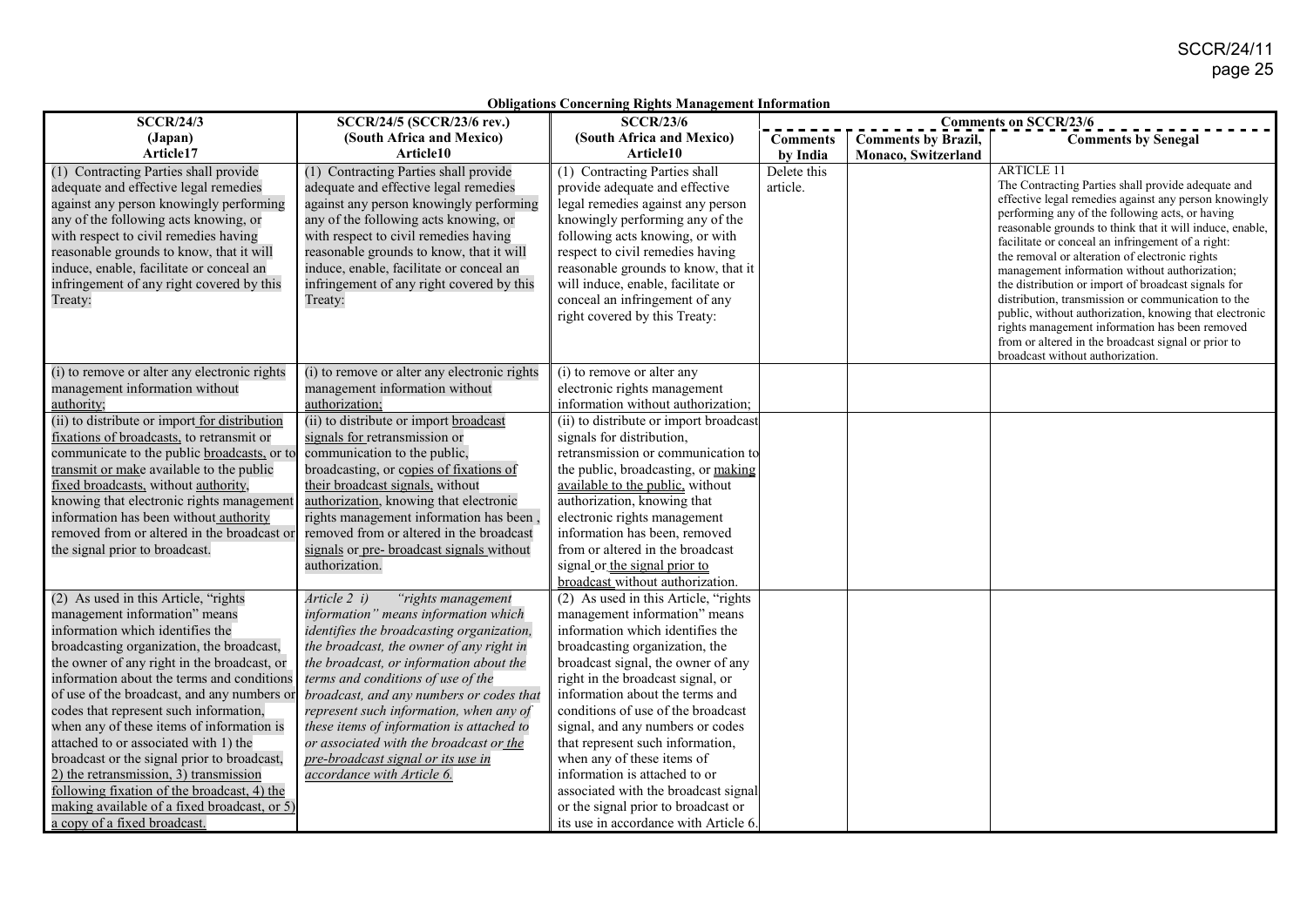#### **Formalities**

| SCCR/24/3                                            | <b>SCCR/24/5 (SCCR/23/6 rev.)</b> | <b>SCCR/23/6</b>          | Comments on SCCR/23/6 |                            |                            |
|------------------------------------------------------|-----------------------------------|---------------------------|-----------------------|----------------------------|----------------------------|
| (Japan)                                              | (South Africa and Mexico)         | (South Africa and Mexico) | Comments by India     | <b>Comments by Brazil,</b> | <b>Comments by Senegal</b> |
| <b>Article18</b>                                     |                                   |                           |                       | <b>Monaco, Switzerland</b> |                            |
| The enjoyment and exercise of the                    |                                   |                           |                       |                            |                            |
| rights provided for in this Treaty shall $\parallel$ |                                   |                           |                       |                            |                            |
| not be subject to any formality.                     |                                   |                           |                       |                            |                            |
|                                                      |                                   |                           |                       |                            |                            |

#### **Reservations**

| SCCR/24/3                                                                                                                    | SCCR/24/5 (SCCR/23/6 rev.) | SCCR/23/6                 | $Comments$ on $SCCR/23/6$ |                            |                            |
|------------------------------------------------------------------------------------------------------------------------------|----------------------------|---------------------------|---------------------------|----------------------------|----------------------------|
| (Japan)                                                                                                                      | (South Africa and Mexico)  | (South Africa and Mexico) | Comments by India         | <b>Comments by Brazil,</b> | <b>Comments by Senegal</b> |
| <b>Article19</b>                                                                                                             |                            |                           |                           | <b>Monaco, Switzerland</b> |                            |
| Reservations to this Treaty shall be<br>permitted only according to the<br>provisions of Articles $4(3)$ , $7(3)$ , $9(2)$ , |                            |                           |                           |                            |                            |
| $10(3)$ , $11(2)$ and $12(2)$ .                                                                                              |                            |                           |                           |                            |                            |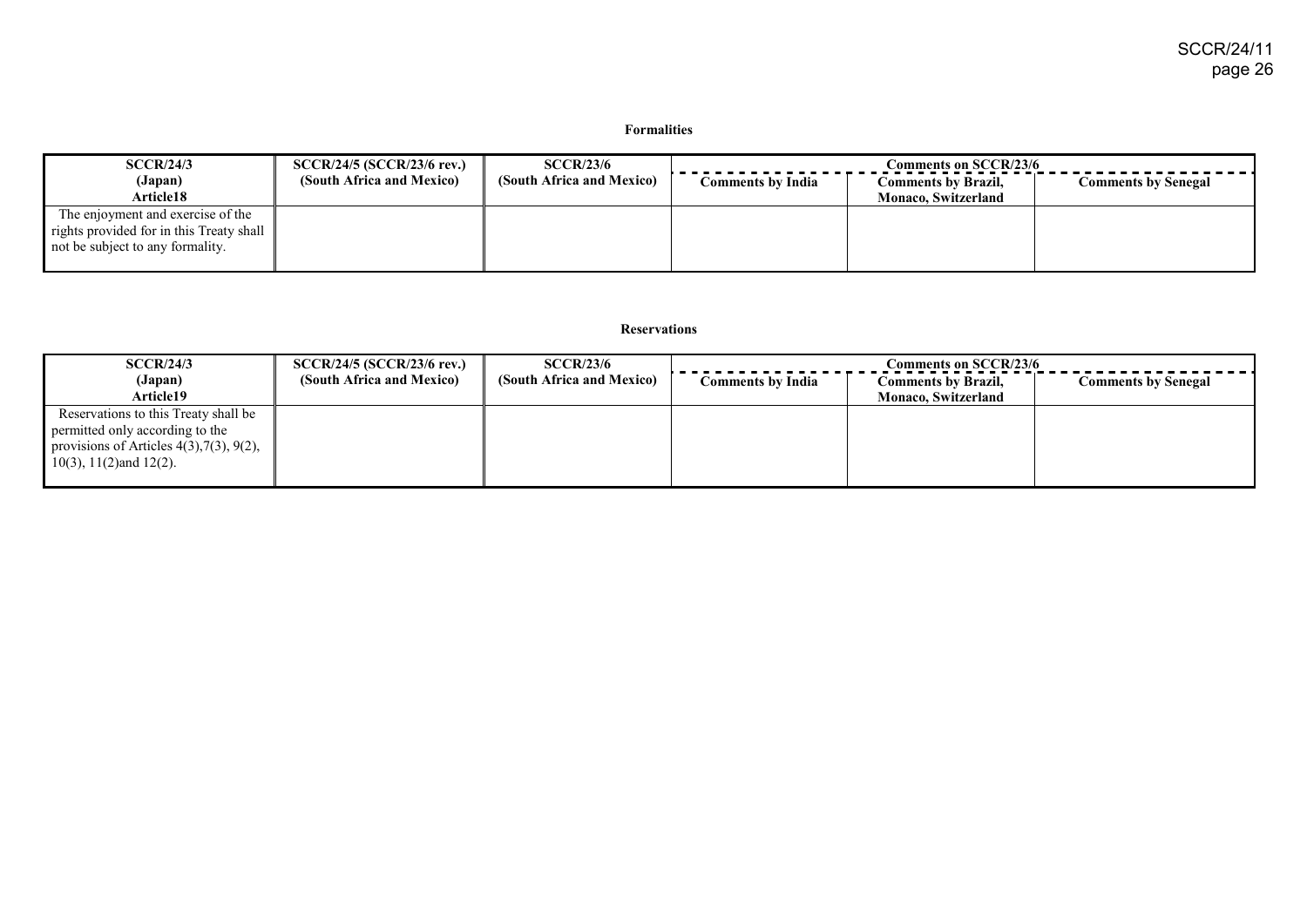#### **Application in Time**

| <b>SCCR/24/3</b>                                                            | SCCR/24/5 (SCCR/23/6 rev.) | <b>SCCR/23/6</b>          | <b>Comments on SCCR/23/6</b> |                            |                                   |
|-----------------------------------------------------------------------------|----------------------------|---------------------------|------------------------------|----------------------------|-----------------------------------|
| (Japan)                                                                     | (South Africa and Mexico)  | (South Africa and Mexico) | <b>Comments by India</b>     | <b>Comments by Brazil,</b> | <b>Comments by Senegal</b>        |
| Article20                                                                   |                            |                           |                              | Monaco, Switzerland        |                                   |
| Alternative 20.1                                                            |                            |                           |                              |                            | ARTICLE13                         |
| (1) Contracting Parties shall apply                                         |                            |                           |                              |                            | The Contracting Parties shall     |
| the provisions of Article 18 of the                                         |                            |                           |                              |                            | implement the provisions          |
| Berne Convention, mutatis mutandis,                                         |                            |                           |                              |                            | governing the application of the  |
| to the rights of broadcasting                                               |                            |                           |                              |                            | present Draft Treaty in the case  |
| organizations provided for in this                                          |                            |                           |                              |                            | of broadcasts made prior to the   |
| Treaty.                                                                     |                            |                           |                              |                            | entry into force of the Treaty    |
| (2) The protection provided for in                                          |                            |                           |                              |                            | and which are still covered by    |
| this Treaty shall be without prejudice                                      |                            |                           |                              |                            | the term of protection and in the |
| to any acts committed, agreements                                           |                            |                           |                              |                            | case of broadcasts made           |
| concluded or rights acquired before                                         |                            |                           |                              |                            | following the entry into force of |
| the entry into force of this Treaty for                                     |                            |                           |                              |                            | the Treaty.                       |
| each Contracting Party.                                                     |                            |                           |                              |                            | Comments:                         |
|                                                                             |                            |                           |                              |                            | The proposal complies with the    |
| Alternative 20.2                                                            |                            |                           |                              |                            | provisions of Article 18 of the   |
| (1) Contracting Parties shall accord                                        |                            |                           |                              |                            | Berne Convention for the          |
| the protection granted under this                                           |                            |                           |                              |                            | Protection of Literary and        |
| Treaty to fixed broadcast that exists at                                    |                            |                           |                              |                            | Artistic Works, mutatis           |
| the moment of the entry into force of                                       |                            |                           |                              |                            | mutandis, reflected in Article 13 |
| this Treaty and to all broadcastings                                        |                            |                           |                              |                            | of the WIPO Copyright Treaty      |
| that occur after the entry into force of                                    |                            |                           |                              |                            | (WCT) and Article 22 of the       |
| this Treaty for each Contracting Party                                      |                            |                           |                              |                            | WIPO Performances and             |
|                                                                             |                            |                           |                              |                            | Phonograms Treaty (WPPT).         |
| (2) Notwithstanding the provisions<br>of paragraph (1), a Contracting Party |                            |                           |                              |                            |                                   |
| may declare in a notification                                               |                            |                           |                              |                            |                                   |
| deposited with the Director General of                                      |                            |                           |                              |                            |                                   |
| WIPO that it will not apply the                                             |                            |                           |                              |                            |                                   |
| provisions of Articles 6 to 12 of this                                      |                            |                           |                              |                            |                                   |
| Treaty, or any one or more of those,                                        |                            |                           |                              |                            |                                   |
| to fixed broadcasts that existed at the                                     |                            |                           |                              |                            |                                   |
| moment of the entry into force of this                                      |                            |                           |                              |                            |                                   |
| Treaty for each Contracting Party. In                                       |                            |                           |                              |                            |                                   |
| respect of such Contracting Party,                                          |                            |                           |                              |                            |                                   |
| other Contracting Parties may limit                                         |                            |                           |                              |                            |                                   |
| the application of the said Articles to                                     |                            |                           |                              |                            |                                   |
| broadcasting that occurred after the                                        |                            |                           |                              |                            |                                   |
| entry into force of this Treaty for that                                    |                            |                           |                              |                            |                                   |
| <b>Contracting Party</b>                                                    |                            |                           |                              |                            |                                   |